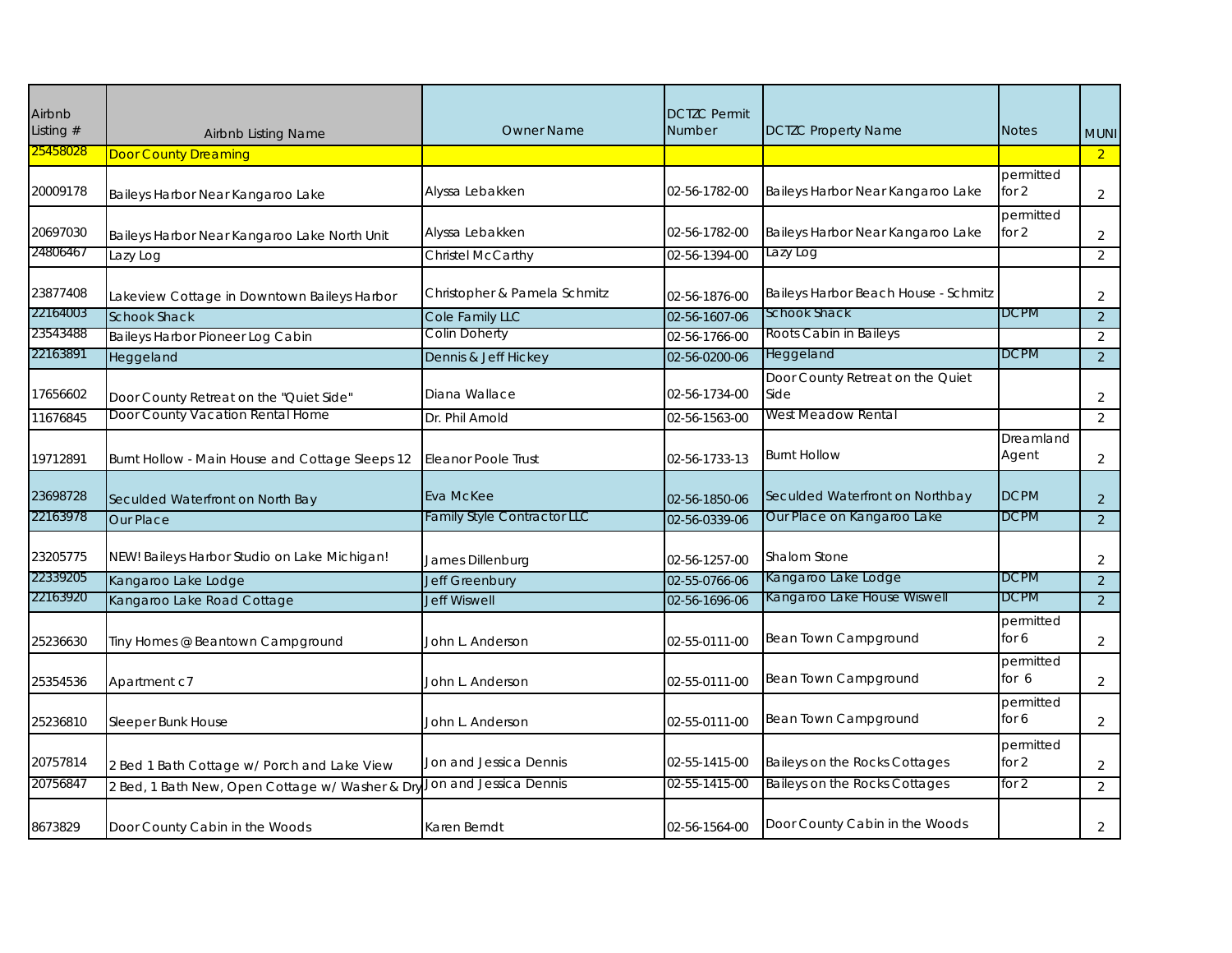|          |                                                                            |                              |               | Door County Cabin in the Woods-                   | permitted                |                |
|----------|----------------------------------------------------------------------------|------------------------------|---------------|---------------------------------------------------|--------------------------|----------------|
| 8126599  | Tranquil, Sunny 3 Bedroo,/2.5 Bath Condo                                   | Karen Berndt                 | 02-56-1564-00 | Tranquil Condo                                    | for 2                    | $\overline{2}$ |
| 22164047 | Wildwood Beach Home                                                        | Laura Thometz                | 02-56-1640-06 | Wildwood Beach Home                               | <b>DCPM</b>              | $\overline{2}$ |
| 25379378 | Historic Baileys Harbor home on the wate                                   | Mary Spangler                | 02-52-0393-00 | Cedar Beach Inn                                   |                          | $\overline{2}$ |
| 25349436 | Historic Baileys Harbor home on the wate                                   | Mary Spangler                | 02-52-0393-00 | Cedar Beach Inn                                   | DUPL                     | 2              |
| 22186390 | Baileys Harbor Yellow Home with a View                                     | Matt Horton                  | 02-56-1826-00 | <b>Baileys Harbor Yellow House</b>                |                          | $\overline{2}$ |
| 24420991 | South Lane Cottage #2                                                      | <b>Matt Horton</b>           |               |                                                   |                          | $\overline{2}$ |
| 1254037  | Cedar Creek Lodge (sold) Islandview Lake House                             | <b>Michael Servais</b>       | 02-56-1019-00 | Cedar Creek Lodge                                 |                          | $\overline{2}$ |
| 22163997 | Rocky Bottom Lodge                                                         | Natalie & Terry McAllister   | 02-56-0885-06 | Rocky Bottom Lodge                                | <b>DCPM</b>              | $\overline{2}$ |
|          |                                                                            |                              |               |                                                   |                          |                |
| 4709576  | Heart of the Door Homestead                                                | Nicole Henquinet             | 02-56-1455-00 | Heart of the Door Homestead, LLC                  |                          | $\overline{2}$ |
| 25126829 | A True Farm House Experience                                               | Paul Gray                    | 02-56-1930-00 | A True Farm House Experience                      |                          | $\overline{2}$ |
| 7069697  | Loft • Central • Comfy • Private                                           | Sarah and Brian Bonovich     | 02-56-1644-00 | Wooded Lane Guest House                           |                          | $\overline{2}$ |
| 19471677 | Raspberry Fields                                                           | <b>Stewart Dawson</b>        | 02-56-1741-00 | Dawson Farm - Ahrens Road                         |                          | $\overline{2}$ |
| 20565326 | Door County Scotland Yard                                                  | Thomas and Michele Bronsky   | 02-56-1794-00 | Door County Scotland Yard Haven                   | Permitted<br>for 2       | $\overline{2}$ |
| 20989165 | Door County Scotland Yard Haven-Native Americal Thomas and Michele Bronsky |                              | 02-56-1794-00 | Door County Scotland Yard Haven                   | Permitted<br>for 2       | $\overline{2}$ |
| 6785263  | Eclectic Modern Farmhouse in Baileys Harbor                                | Tim Raduenz                  | 02-56-1693-00 | <b>BHDC</b>                                       |                          | $\overline{2}$ |
| 22163915 | Kangaroo Lake Retreat                                                      | <b>Will Anderson</b>         | 02-56-1543-06 | Kangaroo Lake Retreat                             | <b>DCPM</b>              | $\overline{2}$ |
|          |                                                                            |                              |               |                                                   |                          |                |
| 3831684  | New-Private-Secluded Home                                                  | Patrick Donley               | 06-56-1521-00 | Donely - 6058 CTH OO                              |                          | 6              |
| 14101126 | Clay Banks Retreat a Quiet Home on Lake Michigar Dean Zajac                |                              | 06-56-1002-00 | Clay Banks Retreat                                |                          | 6              |
|          |                                                                            |                              |               |                                                   |                          |                |
| 22083085 | Woodwalk Retreat                                                           | Andrew and Jillaine Seefeldt | 08-56-1834-00 | Woodwalk Retreat                                  |                          | 8              |
| 21025213 | Comfortable Condo at Beautiful Landmark Resort                             | <b>Brian Wiegland</b>        | 08-53-1688-00 | Landmark Resort - Door County<br>Getaways-Wiegand | permitted<br>for 4 units | 8              |
| 23518849 | Check out this Landmark Condo--Clean, Quick<br><b>Book</b>                 | <b>Brian Wiegland</b>        | 08-53-1688-01 | Landmark Resort - Door County<br>Getaways-Wiegand | permitted<br>for 4 units | 8              |
| 18287078 | Serene 1 Bed 1 Bath Condo w/ Woods View                                    | Brian Wiegland               | 08-53-1688-00 | Landmark Resort - Door County<br>Getaways-Wiegand | permitted<br>for 4 units | 8              |
| 18286289 | Remodeled 1 Bed 1 Bath ADA Condo w/ Wood Vie Brian Wiegland                |                              | 08-53-1688-00 | andmark Resort - Door County<br>Getaways-Wiegand  | permitted<br>for 4 units | 8              |
| 15399898 | Relaxing Waterfront Door County Lake House                                 | Brianne & Barry Tegel        | 08-56-1707-00 | Door County Lake House Tegel                      |                          | 8              |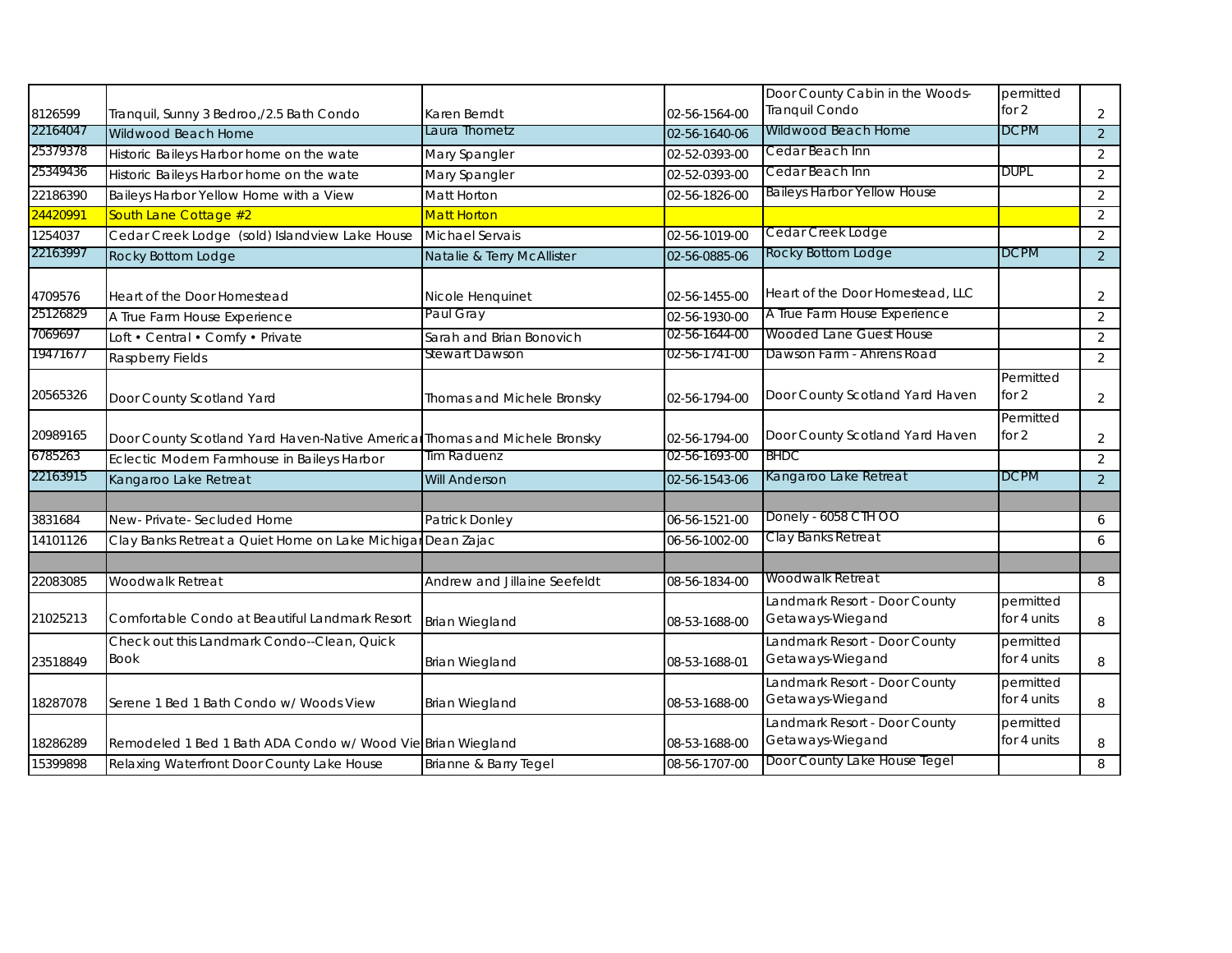|          |                                                                           |                                                  |               | The Treehouse at Plum Bottom/ The<br>Carriage House at Plum Bottom | permitted<br>for two units<br>owner is<br>hedging<br>bets with<br>three listings |         |
|----------|---------------------------------------------------------------------------|--------------------------------------------------|---------------|--------------------------------------------------------------------|----------------------------------------------------------------------------------|---------|
| 7340588  | The Cabin at Plum Bottom                                                  | Chad Luberger/ Marlyn & Pamela Moo 08-56-1284-00 |               |                                                                    |                                                                                  | 8       |
| 4950769  | The Treehouse at Plum Bottom                                              | Chad Luberger/ Marlyn & Pamela Moo 08-56-1284-00 |               | The Treehouse at Plum Bottom/The<br>Carriage House at Plum Bottom  | permitted<br>for two units<br>owner is<br>hedging<br>bets with<br>three listings | 8       |
|          |                                                                           |                                                  |               |                                                                    |                                                                                  |         |
| 8163799  | The Cottage at Plum Bottom                                                | Chad Luberger/ Marlyn & Pamela Moo 08-56-1284-00 |               | The Treehouse at Plum Bottom/The<br>Carriage House at Plum Bottom  | permitted<br>for two units<br>owner is<br>hedging<br>bets with<br>three listings | 8       |
| 16213355 | Newly Renovated Waterview 1 Bedroom 1 bath CoChristopher and Sara Spencer |                                                  | 08-53-1686-00 | Landmark Resort - Units 1225 -1220 -<br>Spencer                    | permitted<br>for $2$                                                             | 8       |
| 16462773 | Relaxing 1 Bedroom 1 Bathroom Condo                                       | Christopher and Sara Spencer                     | 08-53-1686-00 | - Landmark Resort - Units 1225 -1220<br>Spencer                    | permitted<br>for $2$                                                             | 8       |
| 19123032 | O.B.P. Kornerstone Unit                                                   | Claire & Frank Murphy                            | 08-59-1233-00 | Off the Beaten Path                                                | permitted<br>for 4 units                                                         | 8       |
| 19120828 | O.B.P. Wildside Unit                                                      | Claire & Frank Murphy                            | 08-59-1233-00 | Off the Beaten Path                                                | permitted<br>for 4 units                                                         | 8       |
| 19117481 | O.B.P. Baliwick Unit                                                      | Claire & Frank Murphy                            | 08-59-1233-00 | Off the Beaten Path                                                | permitted<br>for 4 units                                                         | $\,8\,$ |
| 19119678 | O.B.P. Bunk Unit                                                          | Claire & Frank Murphy                            | 08-59-1233-00 | Off the Beaten Path                                                | permitted<br>for 4 units                                                         | $\,8\,$ |
| 24130622 | The Lodge                                                                 | Dale La Violette                                 | 08-55-0133-00 | Cottage Retreat                                                    | permitted<br>for 6                                                               | 8       |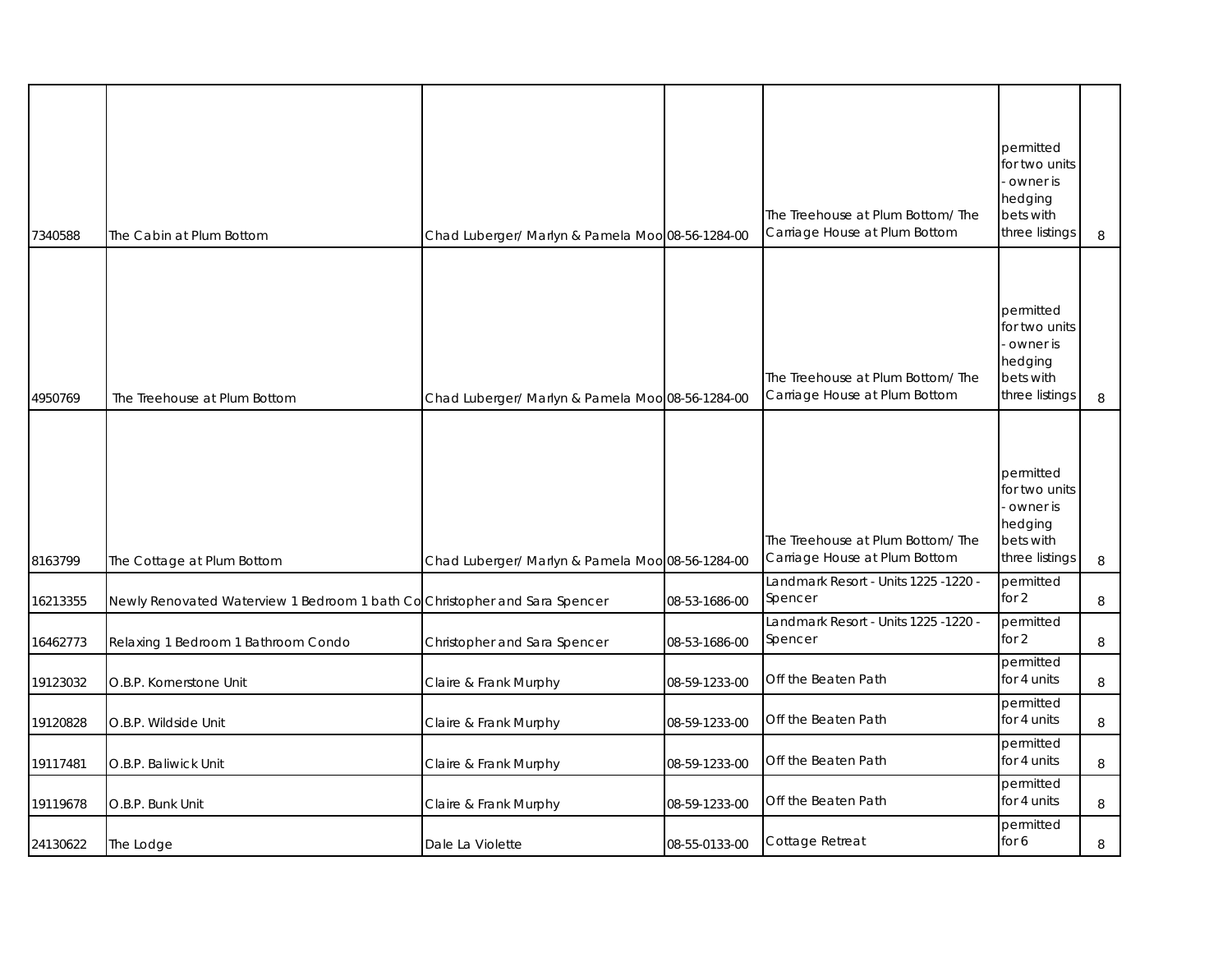| 2216401  | <b>Sunset Sanctuary</b>                                                | Daniel & Wanda Kupsco                 | 08-56-1566-06 | <b>Sunset Sanctuary</b>              | <b>DCPM</b> | 8              |
|----------|------------------------------------------------------------------------|---------------------------------------|---------------|--------------------------------------|-------------|----------------|
| 23543379 | Clean Cozy Landmark Condo--Book Now                                    | David Buker                           | 08-53-1848-00 | Landmark Buker                       |             | 8              |
| 22339046 | <b>Ohlson Chateau</b>                                                  | David Ohlson - Charles Chilcote       | 08-56-0729-06 | <b>Ohlson Chateau</b>                | <b>DCPM</b> | 8              |
| 16662817 | Cottage on the Bay                                                     | Elizabeth & Mario Bernardi            | 08-56-0841-00 | Cottage on the Bay - Bernardi        |             | 8              |
|          | <b>Bluff Cottage Sunsets NEW CONSTRUCTION Egg</b>                      |                                       |               |                                      | permitted   |                |
| 24133770 | Harbor                                                                 | Gail Bergman                          | 08-56-1874-00 | <b>Bluff Cottage</b>                 | for 4 units | 8              |
|          |                                                                        |                                       |               | Landmark Resort-Unit 307- Island     |             |                |
| 14613779 | Gorgeous Waterview 2 Bedroom 1 Bath Condo!                             | Island Winds LLC - Kristin Van Drisse | 08-53-1671-00 | Winds LLC                            |             | 8              |
|          | Big discount on Landmark Resort rates on 1BR                           |                                       |               |                                      | permitted   |                |
| 22011733 | condo                                                                  | Jewelette Neary                       | 08-53-1817-00 | Landmark Resort- Neary               | for $2$     | 8              |
|          | Big discount off Landmark Rates on beautiful                           |                                       |               |                                      | permitted   |                |
| 21595419 | condo                                                                  | Jewelette Neary                       | 08-53-1817-00 | Landmark Resort-Neary                | for $2$     | 8              |
|          |                                                                        |                                       |               | Landmark Resort- Beautiful Water     |             |                |
| 1595111  | <b>Beautiful Waterview Condo</b>                                       | Kathlyn Geracie                       | 08-53-1689-00 | View Condo                           |             | 8              |
| 20123459 | NEW! 2BR Egg Harbor House on 2 Acres!                                  | Kerri Zergoski                        | 08-56-1768-00 | odge 42                              |             | 8              |
| 3238045  | Quaint Door County Haven                                               | Mark Lorenzo                          | 08-53-1832-00 | andmark Resort Lorenzo               |             | 8              |
|          |                                                                        |                                       |               |                                      |             |                |
| 19082486 | Gorgeous Waterview overlooking the bay of green Matthew A Pidgeon      |                                       | 08-53-1754-00 | Landmark Resort - Pidgeon - Unit 205 |             | 8              |
|          |                                                                        |                                       |               |                                      |             |                |
| 6677520  | Sunset Bluff Getaway in Egg Harbor                                     | Michael & Christina Hauge             | 08-53-0384-00 | Sunset Bluff Condo - Unit 2- Hauge   |             | 8              |
| 7989119  | Breathtaking Water View Condo                                          | Michael and Leigh Dicks               | 08-53-1554-00 | Landmark Resort - Dicks Rental       |             | 8              |
| 24351064 | Nautical Theme 1 Bed 1 Bath Condo w/ Waterview                         | <b>Michael White</b>                  | 08-53-1834-07 | Landmark Resort White                |             | 8              |
| 16987204 | Relaxing Nostalgic Log Home "Green Apple Lodge"                        | Patricia Culliton                     | 08-56-1715-00 | Green Apple Lodge                    |             | 8              |
| 17748137 | Egg Harbor Cottage on the Waters of Green Bay                          | Patti Jo Hedeen                       | 08-55-0302-00 | Sunset on Bay Shore                  |             | 8              |
| 13606442 | Cozy Farmhouse Studio                                                  | Renee Schwaller and Steve Beaudot     | 08-56-1649-00 | Farmhouse Studio                     |             | 8              |
| 22163874 | Fox Den                                                                | Robert J & Michele M Fox              | 08-56-0823-06 | Fox Den                              | <b>DCPM</b> | $\, 8$         |
|          |                                                                        |                                       |               | andmark Resort - Our Piece of the    |             |                |
| 13479701 | Our Piece of the Door                                                  | Roby Onan                             | 08-53-1652-00 | Door - Onan #3224                    |             | 8              |
| 22164041 | Whitestone at the Water                                                | Sara Steinhardt & Jon Chapman         | 08-56-1316-06 | Whitestone at the Water              | <b>DCPM</b> | $8\phantom{.}$ |
|          |                                                                        |                                       |               |                                      | permitted   |                |
| 19190730 | Newly Updated! 2 Bed/1 Ba Family Friendly Resort                       | Scott & Wendy Schultz                 | 08-53-1626-00 | Landmark Resort - Schultz            | for $2$     | 8              |
|          |                                                                        |                                       |               |                                      | permitted   |                |
| 12896781 | Renovated! 2 Bedroom/1 ba Family Friendly Resort Scott & Wendy Schultz |                                       | 08-53-1626-00 | Landmark Resort - Schultz            | for $2$     | $\,8\,$        |
|          |                                                                        |                                       |               | Landmark Resort Unit 2317 - Leaf     |             |                |
| 16751564 | Leaf House Door County                                                 | Sean and Cami Wright                  | 08-53-1699-00 | House Door County                    |             | 8              |
| 18324472 | 1 Bed 1 Bath Condo Close to Pool and Amenities                         | Susan & Richard Geils                 | 08-53-1716-00 | Landmark Geils                       |             | 8              |
|          |                                                                        |                                       |               |                                      | Dreamland   |                |
| 19667912 | Ski Shore Retreat                                                      | Susan Kwaterski                       | 08-56-0806-13 | <b>Ski Shore Retreat</b>             | Agent       | 8              |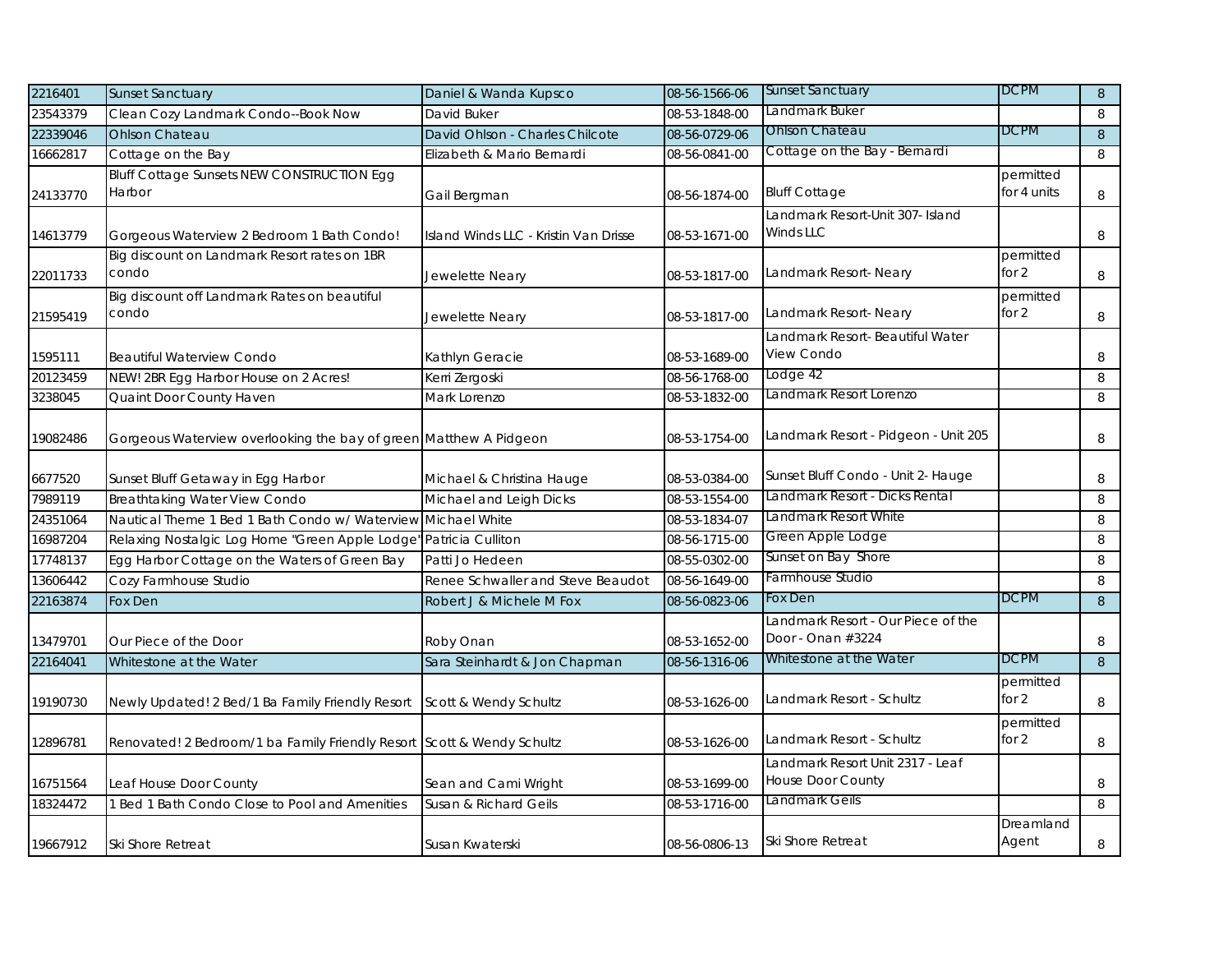| 17527605 | 2 Bed 2 Bath Condo w/ Pool Access                                       | Will Pflum                     | 08-53-1684-00 | Landmark Resort Pflum                       |                      | 8              |
|----------|-------------------------------------------------------------------------|--------------------------------|---------------|---------------------------------------------|----------------------|----------------|
|          |                                                                         |                                |               |                                             |                      |                |
| 17170132 | Cape Cod Style 3 Bedroom                                                | Alpine                         | 09-51-0318-00 | Alpine                                      |                      | 9              |
| 16911381 | Village Cottage- close to shops, dining, & water                        | A Village Cottage LLC          | 09-55-0735-00 | A Village Cottage LLC                       | permitted<br>for $2$ | 9              |
| 16542621 | Village Cottage - walkable to waterfront and town A Village Cottage LLC |                                | 09-55-0735-00 | A Village Cottage LLC                       | permitted<br>for $2$ | 9              |
| 22164009 | Sounds of the Bay                                                       | <b>Brian Fecteau</b>           | 09-56-1725-06 | Sounds of the Bay                           | <b>DCPM</b>          | 9              |
| 17121280 | Awesome Sunset Condo                                                    | Christine Crowley              | 09-53-0549-00 | Awesome Sunset Condo -<br>Ridgewood Condo 5 |                      | 9              |
| 19113075 | Awesome Sunset Condo TOO                                                | Claire & Frank Murphy          | 09-53-1445-00 | Awesome Sunset Condo TOO                    |                      | 9              |
| 13812976 | Egg Harbor Bluffwood House                                              | Claire & Frank Murphy          | 09-56-1232-00 | <b>Blluffwood House</b>                     |                      | 9              |
| 22280403 | Lighthouse Place                                                        | Frank & Claire Murphy          | 09-56-1830-00 | Lighthouse Place                            |                      | 9              |
| 22163979 | On the Water Escape                                                     | Jan & Craig Bilgen             | 09-55-0817-06 | On the Water Escape                         | DCPM                 | 9              |
| 22846687 | Bay Tree Loft                                                           | <b>Jill Sommers</b>            | 09-56-1839-00 | Bay Tree Loft                               |                      | 9              |
| 23769295 | <b>Church Street House</b>                                              | Kaaren Northrup - SWNKCN LLC   | 09-56-1881-16 | <b>Church Street House</b>                  |                      | 9              |
| 13589290 | Egg Harbor Log Cabin                                                    | Karen Berndt                   | 09-56-1646-00 | Egg Harbor Log Cabin                        |                      | 9              |
| 15922477 | Treehouse Appartment                                                    | Kathy Navis                    | 09-53-1576-00 | <b>Sunset View Apartment</b>                | permitted<br>for $4$ | 9              |
| 9602336  | Downstown Sunset View Apartment                                         | Kathy Navis                    | 09-53-1576-00 | <b>Sunset View Apartment</b>                | permitted<br>for $4$ | 9              |
| 20770425 | Green Door Inn Unit #5                                                  | Kathy Navis                    | 09-53-1576-01 | Sunset View Apartment                       | permitted<br>for $4$ | 9              |
| 20771252 | Green Door Inn Unit #6                                                  | Kathy Navis                    | 09-53-1576-02 | <b>Sunset View Apartment</b>                | permitted<br>for 4   | 9              |
| 20975595 | Point Beach House ~ Waterfront, 4 bedrooms                              | Mary Zeller                    | 09-56-1882-00 | Point Beach Home                            |                      | 9              |
| 23697711 | Scenic Home in Egg Harbor                                               | Massoud Maleki                 | 09-56-1086-06 | Scenic Home in Egg Harbor                   | <b>DCPM</b>          | $\overline{9}$ |
| 11512240 | Gorgeous View ~ Walk to Town                                            | Melanie and Richard Parsons    | 09-53-1609-00 | Ridgewood Bluff Condo - Parson              |                      | 9              |
| 22339056 | White Cliff Cottage                                                     | Michael & Dawn McCole          | 09-56-0894-06 | White Cliff Cottage                         | <b>DCPM</b>          | 9              |
| 25305032 | Meadow Ridge of Door County                                             | Nancy Droschlogan              | 09-59-1547-00 | Meadow Ridge Timeshare -<br>Drolshagen      |                      | 9              |
| 17097048 | Meadow Ridge Door County -                                              | Peri Jackson                   | 09-59-1717-00 | Meadow Ridge Timeshare Jackson              |                      | 9              |
| 22446412 | Egg Harbor Hideaway                                                     | RME Holdings - Robert Esposito | 09-56-1780-00 | Egg Harbor Hideaway                         | permitted<br>for $2$ | 9              |
| 20360386 | Egg Harbor Hideaway                                                     | RME Holdings - Robert Esposito | 09-56-1780-00 | Egg Harbor Hideaway                         | permitted<br>for 2   | 9              |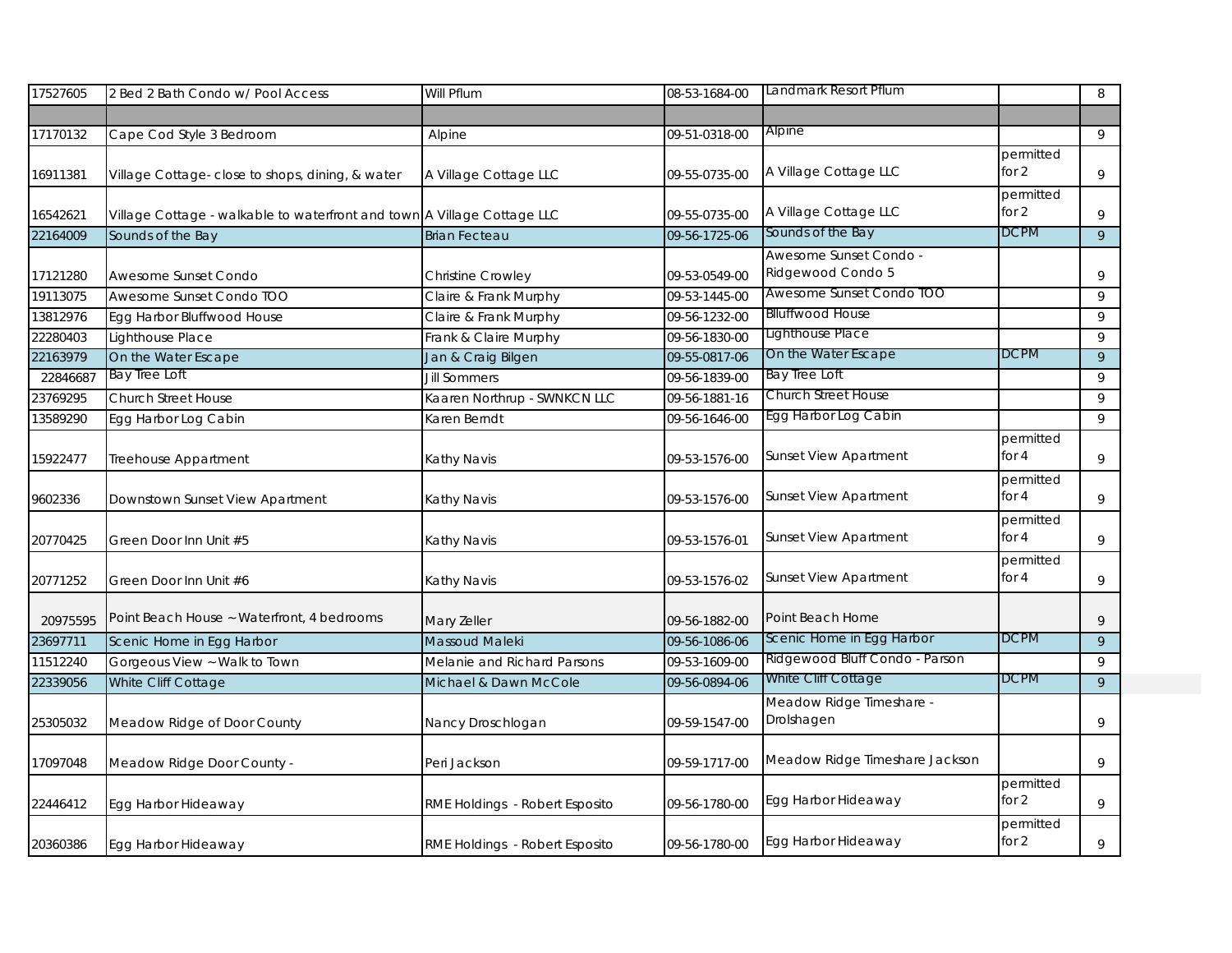| 525258   | Quiaint Cozy A-Frame in Door County                              | Tim & Kristin Mahoney            | 09-56-1308-00 | Quaint Cozy A-Frame                 |             | 9  |
|----------|------------------------------------------------------------------|----------------------------------|---------------|-------------------------------------|-------------|----|
|          |                                                                  |                                  |               |                                     |             |    |
|          |                                                                  |                                  |               | Ephraim Cottage - 3039 Cedar Street |             |    |
| 24993392 | Remodeled Ephraim cottage 500' from the water!                   | 3039 Cedar Street LLC            | 11-56-1763-02 | LLC                                 |             | 11 |
| 22163819 | <b>BD Thorp House</b>                                            | <b>BD Thorp</b>                  | 11-56-0809-06 | Thorpe House, The                   | <b>DCPM</b> | 11 |
| 24052610 | <b>Natures Window</b>                                            | <b>Bill Anderson</b>             |               |                                     |             | 11 |
| 20916442 | NEW! 3BR Ephraim House w/ Harbor Views!                          | Carol S Corbett                  | 11-56-1806-00 | Harbor View Ephraim - Corbett       |             | 11 |
| 22164019 | The Beach                                                        | Chris & Kirsten Bungener         | 11-56-0954-06 | The Beach                           | <b>DCPM</b> | 11 |
| 13549163 | <b>Rustic Elegance</b>                                           | Daniel & Laurel Simons           | 11-56-1656-00 | Elegant Home in Ephraim             |             | 11 |
| 13769377 | <b>Hollis House</b>                                              | Daniel & Lori Schwefel           | 11-56-1659-00 | <b>Hollis House</b>                 |             | 11 |
| 22163944 | Kulma Cottages 3                                                 | Gregg & Janice Kulma             | 11-55-0279-06 | Kulma Cottages                      | <b>DCPM</b> | 11 |
| 22163929 | Kulma Cottages 1                                                 | Gregg & Janice Kulma             | 11-55-0279-06 | Kulma Cottages                      | <b>DCPM</b> | 11 |
| 22163935 | Kulma Cottages 2                                                 | Gregg & Janice Kulma             | 11-55-0279-06 | Kulma Cottages                      | <b>DCPM</b> | 11 |
|          |                                                                  |                                  |               |                                     |             |    |
| 22163987 | Park's Edge Lakeshore Home                                       | Jacob and Greta Odders           | 11-56-1818-06 | Parks Edge Lakeshore Beach House    | <b>DCPM</b> | 11 |
|          |                                                                  |                                  |               |                                     | permitted   |    |
| 15152902 | Peninsula Park and Island View - 3 bedroom house James Lindbloom |                                  | 11-56-1558-00 | Peninsula Park and Island View      | for $2$     | 11 |
|          |                                                                  |                                  |               |                                     | permitted   |    |
| 7746988  | #1 Peninsula Park and Island View                                | James Lindbloom                  | 11-56-1558-00 | Peninsula Park and Island View      | for $2$     | 11 |
|          |                                                                  |                                  |               |                                     | permitted   |    |
| 7833318  | #2 Peninsula Park and Island View                                | James Lindbloom                  | 11-56-1558-00 | Peninsula Park and Island View      | for 2       | 11 |
| 22163826 | Cedar Barn                                                       | Jennifer & Bjorn Larson          | 11-56-1635-06 | Cedar Barn Rental                   | <b>DCPM</b> | 11 |
| 2233731  | Cedar Glen                                                       | John & Rachel Rothschild         | 11-55-0758-06 | Cedar Glen                          | <b>DCPM</b> | 11 |
|          |                                                                  |                                  |               | Ephraim Modern Guesthouse -         |             |    |
| 22750642 | Bright Modern Guest Room in a Perfect Location                   | Laurel Ciohon                    | 11-56-1853-00 | Ciohon                              |             | 11 |
| 22339193 | Coral Hill Cottage                                               | Leslee and Morrie Goldman        | 11-56-1258-06 | Coral Hill Cottage                  | <b>DCPM</b> | 11 |
| 22337321 | <b>Hilltop Haven</b>                                             | <b>Nick Hilmer</b>               | 11-56-1336-06 | <b>Hilltop Haven</b>                | <b>DCPM</b> | 11 |
| 22163846 | <b>Bayview Cottage</b>                                           | Parks Edge Lakeshore LLC         | 11-55-0411-06 | Parks Edge Cottages                 | <b>DCPM</b> | 11 |
| 22163964 | Moravia Bluff Nest                                               | Phil & Alison Tatlow             | 11-56-1568-06 | Moravia Bluff Nest                  | <b>DCPM</b> | 11 |
| 22163982 | Parksedge lakeshore cottage                                      | <b>Rick Wegman</b>               | 11-56-1498-06 | <b>Bayview Cottage</b>              | <b>DCPM</b> | 11 |
| 23698434 | Ephraim Boat House                                               | <b>Robert and Nicole Collins</b> | 11-56-1708-06 | Ephraim Boat House                  | <b>DCPM</b> | 11 |
| 22163862 | Cottage on Townline                                              | <b>Roy Elquist</b>               | 11-56-1069-06 | Townline                            | <b>DCPM</b> | 11 |
| 22163884 | <b>Harbor House</b>                                              | <b>Windsor McCutcheon</b>        | 11-56-1724-06 | Harbor House on North Shore         | <b>DCPM</b> | 11 |
|          |                                                                  |                                  |               |                                     |             |    |
| 22163831 | Cottage Row on the Rocks                                         | Apfelbach Family Trust, LLC      | 12-56-1494-06 | Cottage Row on the Rocks            | <b>DCPM</b> | 12 |
|          | NEW! Custom 3BR Home 3 Min from Fish Creek                       |                                  |               |                                     |             |    |
| 23254660 | Harbor                                                           | <b>Beth Ciesar</b>               | 12-56-1858-00 | <b>Bluff Barn</b>                   |             | 12 |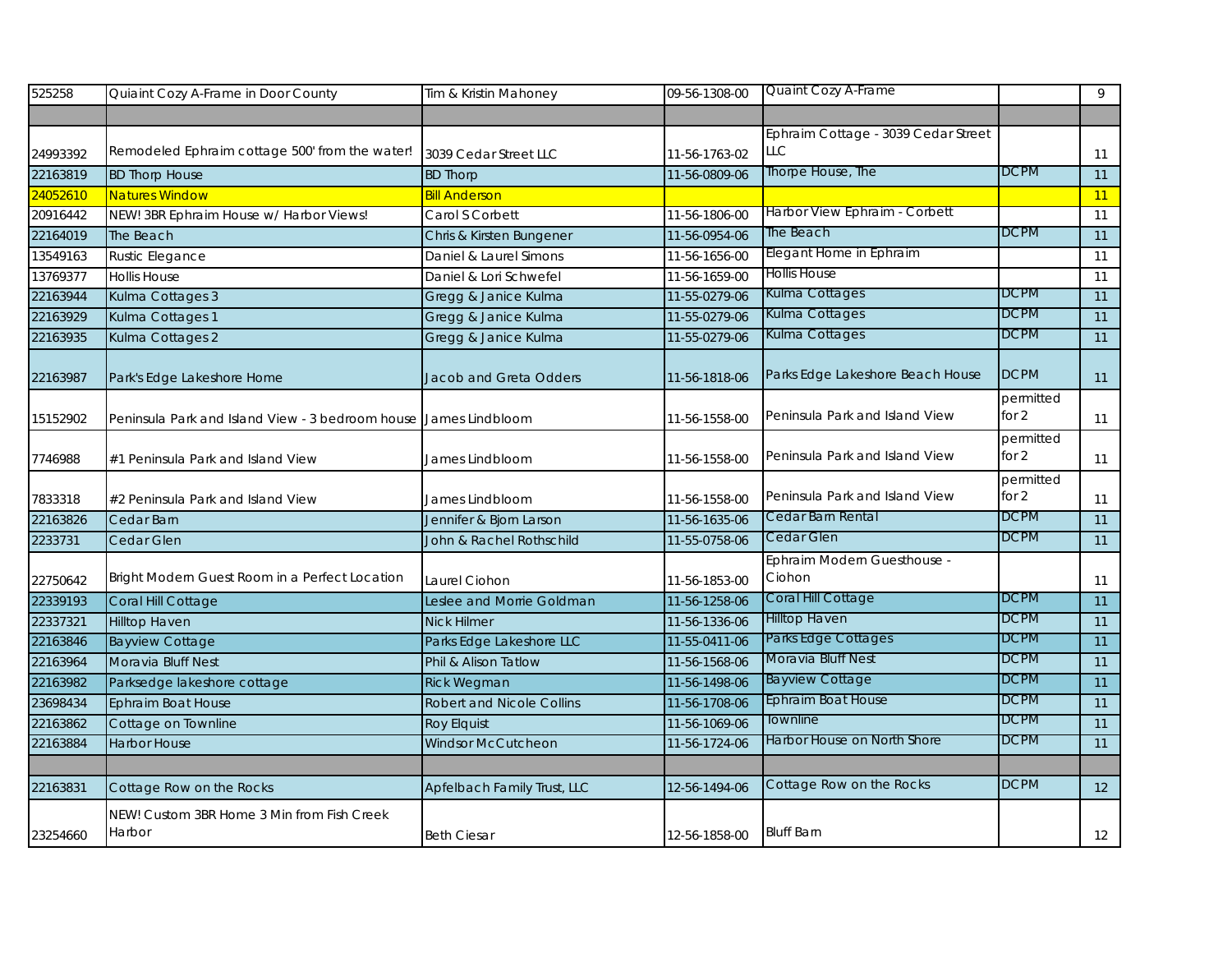| 22163840 | A Rileys Retreat                                                   | Bryan and Tracy Bigari         | 12-56-1482-06 | A Rileys Retreat                                   | <b>DCPM</b>       | 12 <sup>2</sup> |
|----------|--------------------------------------------------------------------|--------------------------------|---------------|----------------------------------------------------|-------------------|-----------------|
| 24854290 | Newly Furnished Home Close to Everything, 5 Acre.                  | Chris Warecki                  | 12-56-1887-00 | <b>Highland House</b>                              |                   | 12              |
|          | NEW! 'Cliff Cottage' Door County Home-Walk to                      |                                |               |                                                    |                   |                 |
| 24376818 | Bay!                                                               | Cottage Row LLC - Karen Ciesar | 12-53-1262-00 | <b>Cliff Cottage</b>                               |                   | 12              |
| 22337308 | <b>Across the Pond</b>                                             | Cristina Benson                | 12-56-1290-06 | <b>Across the Pond</b>                             | <b>DCPM</b>       | 12              |
| 23583416 | Fish Creek Retreat                                                 | Don Rubin                      | 12-56-0645-00 | Fish Creek Retreat                                 |                   | 12              |
| 19030700 | The Retreat on Fish Creek the Lowers                               | <b>Fish Creek Cottages LLC</b> | 12-56-1690-06 | Cottages on Fish Creek, The                        |                   | 12              |
| 19034615 | The Retreat on Fish Creek the Uppers                               | <b>Fish Creek Cottages LLC</b> | 12-56-1690-06 | Cottages on Fish Creek, The                        |                   | $\overline{12}$ |
| 10015145 | Lawler Guest House                                                 | Greg and Dan Lawler            | 12-56-1573-00 | Lawler Guest House                                 |                   | 12              |
| 13496429 | Cedarwood Vacation Home                                            | Jay and Carla Marr             | 12-55-0778-00 | Cedarwood Marr                                     |                   | 12              |
| 5123586  | Relax & Refocus at Hesed House                                     | Jerry & Jane Noskowiak         | 12-56-1446-00 | Hesed House                                        |                   | 12              |
|          |                                                                    |                                |               |                                                    |                   |                 |
| 20308419 | Luxury tri-Level Condo Downtown Fish Creek                         | Jonathan Glapa                 | 12-53-1791-00 | Luxury Tri-Level Fish Creek - Glapa                |                   | 12              |
| 15634038 | Brookpoint Condo 2 BR, 2 BA                                        | Karen Berndt                   | 12-53-1681-00 | Brook Point Condo #5- Berndt                       |                   | $\overline{12}$ |
| 22163970 | Maple Grove Cottage                                                | Maple Grove Cottage LLC        | 12-56-1330-06 | Maple Grove Cottage                                | <b>DCPM</b>       | 12              |
| 21125448 | Peaceful getaway in Fish Creek                                     | Mary Gunderson                 | 12-53-1423-00 | Northhaven Gunderson                               |                   |                 |
| 5278540  | Irish Hospitality in Fish Creek WI                                 | Megan O'Meara                  | 12-54-0685-00 | O'Meara's Cottage Loft                             |                   | 12              |
| 1894636  | Cedar Creek Lodge II                                               | Michael Servais                | 12-56-1357-00 | Cedar Creek Lodge #2                               |                   | 12              |
| 22163833 | Eagle Harbor View                                                  | Nancy Claypool                 | 12-56-1570-06 | Eagle Harbor View                                  | <b>DCPM</b>       | 12              |
| 24189891 | The Creekside Cottage on Fish Creek                                | Patricia Culliton              | 12-53-1890-00 | Creekside Cottage                                  |                   | 12              |
| 22163877 | <b>Gibraltar House</b>                                             | Paul & Amy Devine              | 12-56-1439-06 | Gibraitar House                                    | <b>DCPM</b>       | 12              |
| 12964179 | Fish Creek, WI: Sweet log cabin & meditation paths Robin Bienemann |                                | 12-56-1665-00 | Sweet Log Cabin Bienneman                          |                   | 12              |
| 22015884 | Julies Park Café Suite                                             | Sandra Salomon                 | 12-50-1042-00 | Julies Park Café and Motel                         |                   | 12              |
| 22268447 | Downtown Fish Creek with a View                                    | <b>Stacey Berndt</b>           | 12-53-1855-00 | Downtown Fish Creek with a View -<br><b>Berndt</b> |                   | 12              |
| 18941540 | <b>Ellmann House</b>                                               | Steve Ellmann                  | 12-56-0369-00 | <b>Ellman House</b>                                |                   | 12              |
| 1649733  | COZY DC HOME RETREAT IN FISH CREEK, WI                             | Steven Pachonphai              | 12-56-1692-00 | DC HOME Pachonphai                                 |                   | 12              |
| 22339034 | Log Retreat at Fish Creek                                          | <b>William Anderson</b>        | 12-56-1225-06 | Log Retreat at Fish Creek                          | <b>DCPM</b>       | 12              |
| 23008138 | <b>Fish Creek Country Resort - I Bedroom Suites</b>                |                                |               |                                                    | <b>Wholesaler</b> | 12              |
| 23709001 | <b>Get Away at Fish Creek</b>                                      |                                |               |                                                    | <b>Wholesaler</b> | 12              |
| 23233934 | The House on High Rock Creek                                       |                                |               |                                                    |                   | 12              |
|          |                                                                    |                                |               |                                                    |                   |                 |
| 22164036 | Vans Log Home                                                      | Robert & Marilyn Van Lieshout  | 15-56-0308-06 | Vans Log Home                                      | <b>DCPM</b>       | 15              |
| 22163921 | Kangaroo South Shore                                               | Michael K & Mary Lou H Serchen | 15-56-1157-06 | Kangaroo South Shore                               | <b>DCPM</b>       | 15              |
| 25284585 | Jacksonport Home                                                   |                                |               |                                                    |                   | 15              |
| 24963478 | Quintessential Door County Cabin on Lake Michiga                   | John & Carolyn Brzezinski      | 15-56-0713-00 | Killasonna Lodge                                   |                   | 15              |
| 11659022 | Classic Farm House in Egg Harbor (upper unit)                      | <b>Tim Raduenz</b>             | 15-56-1601-00 | Raduenz 6551 CTH T                                 |                   | 15              |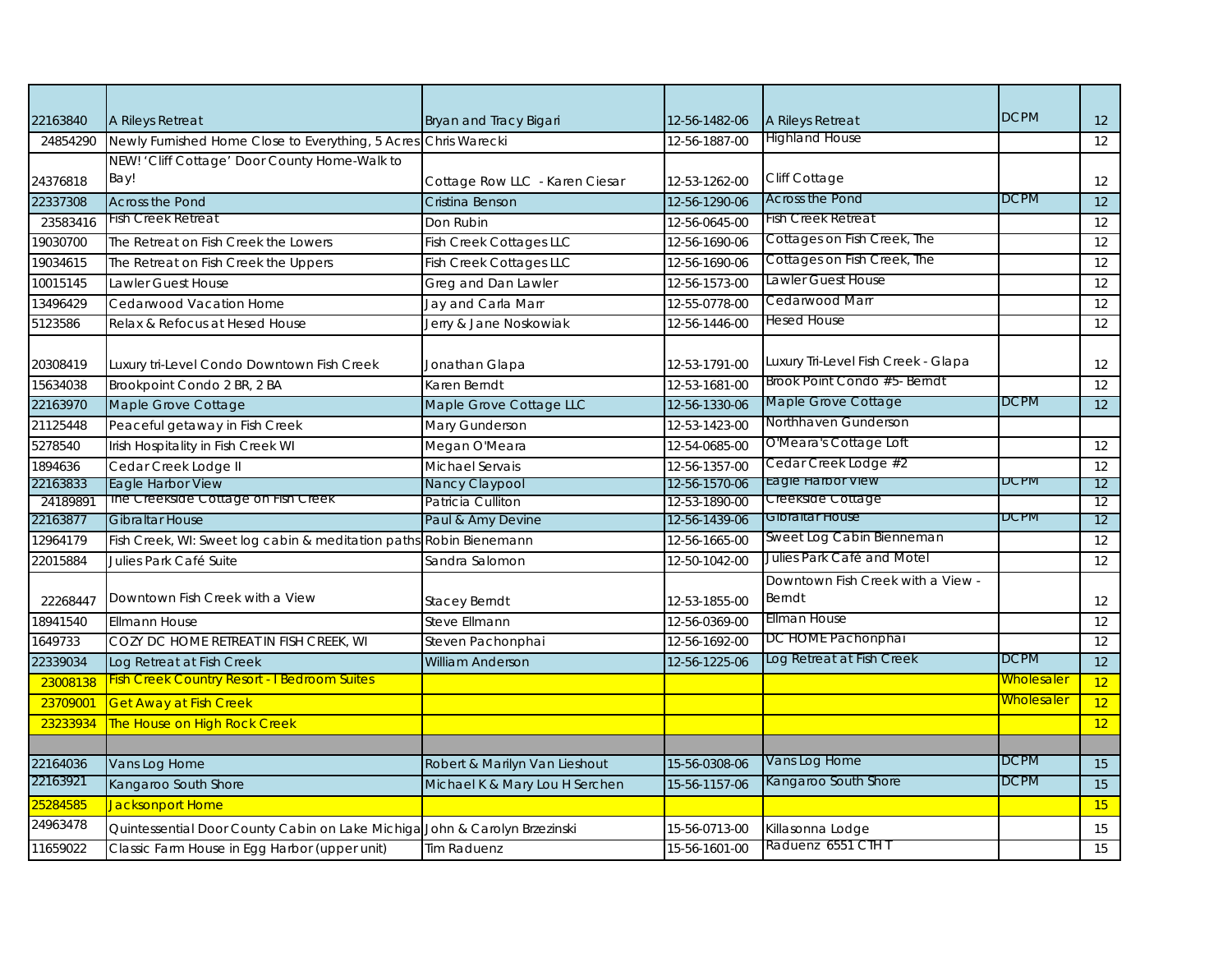| 23484321 | Jacksonport Wi Door Co on the Beach                                 | Kris Zeile                        | 15-56-1263-00 | <b>Shoreline Ventures</b>                   |                                 | 15 |
|----------|---------------------------------------------------------------------|-----------------------------------|---------------|---------------------------------------------|---------------------------------|----|
| 14400793 | Door County Lakeside Retreat                                        | Janet Slater                      | 15-56-1085-00 | Lakeside Paradise Slater                    |                                 | 15 |
|          |                                                                     |                                   |               |                                             |                                 |    |
| 9953250  | Door County Country Home                                            | Terry Kinney                      | 27-55-0737-00 | Door County Country Home                    |                                 | 27 |
| 25447356 | Nasewaupee Trail Log Home                                           | Terry Kinney                      | 27-56-1841-00 | Nasewaupee Trail Log Home react<br>5/29/18  |                                 | 27 |
| 185416   | Door County Waterfront Cottage                                      | Lane Kendig and Elaine Carmichael | 27-56-1156-00 | Kendig Snake Island                         |                                 | 27 |
| 22163859 | Cabots point                                                        | Cabot's Point Properties LLC      | 27-56-1729-06 | Cabots Point                                | DCPM                            | 27 |
| 25189877 | Quiet Country Shed Surrounded by Nature's Beauty Glen Vander Velden |                                   | 27-56-1912-00 | Shed, The - Vander Velden                   |                                 | 27 |
| 24010019 | Door County Cabin next to working lighthouse                        | Bay Area Property Management LLC  | 27-56-1900-00 | Door County Cabin next to<br>Lighthouse     |                                 | 27 |
| 23881936 | Meredith House                                                      | Steven C Sullivan                 | 27-55-0471-00 | Meredith House                              |                                 | 27 |
| 22983752 | Sunrise Cabin on Island                                             | Claire Miller & Justin Berken     | 27-56-1861-00 | Big Island                                  | permitted<br>for 2              | 27 |
| 22983092 | Sunset Cabin on Island                                              | Claire Miller & Justin Berken     | 27-56-1861-00 | Big Island                                  | permitted<br>for 2              | 27 |
| 20512078 | Sunshine's Bayshore Vacation Cottage                                | Lyle Handeland                    | 27-56-1796-00 | Sunshine's Bayshore Vacation<br>Cottage     |                                 | 27 |
| 14142417 | Waterfront Cottage on Sturgeon Bay                                  | ouise Knutter                     | 27-56-1680-00 | Waterfront Cottage - Knutter                |                                 | 27 |
| 17346242 | Harbor Cottage Retreat                                              | Ray Ambrosius                     | 27-56-1723-00 | <b>Harbor Cottage Retreat</b>               |                                 | 27 |
|          |                                                                     |                                   |               |                                             |                                 |    |
| 6798124  | The Cabbage, a 1969 A frame                                         | Kimberly Hazen                    | 32-56-1496-00 | Hazen Cabbage                               |                                 | 32 |
| 23988884 | <b>Dovetail Acres</b>                                               | Linda Hedeen & Terry Wurster      | 32-55-0422-00 | Dovetail Acres                              |                                 | 32 |
| 17656861 | Schwandt Cottage                                                    | Georgina Schwandt                 | 32-55-0177-00 | Schwandt Cottage                            |                                 | 32 |
| 23005364 | <b>Blackberry Acres</b>                                             | Chad Ewald                        | 32-56-1847-00 | <b>Blackberry Acres</b>                     |                                 | 32 |
| 23052847 | Europe Lake Cottage                                                 | Roman and Claudia Apuzzo          | 32-56-1849-00 | Europe Lake Cottage-Apuzzo -501 Europe Lake |                                 | 32 |
| 18686076 | Get Ready to hear Welcome Home                                      | Charlene K Berg                   | 32-56-1756-00 | Welcome Home- 12625 STH 42                  |                                 | 32 |
| 634251   | Door County Lakefront Cottage                                       | Diane Christell                   | 32-56-1250-00 | Door County Lakefront Cottage               |                                 | 32 |
| 9818691  | Charming 1880's Log Cabin                                           | Terry & Kermit Bott               | 32-55-0770-00 | Doc's Hideaway                              |                                 | 32 |
| 24307299 | Sister Bay Log Home with a View                                     | Van Moreau Properties LLC         | 32-56-1932-00 | Sister Bay Log Home with a view             |                                 | 32 |
| 8346814  | Three Sister Meadow Private Room                                    | Tim and Kathleen Kay              | 32-56-1523-00 | <b>Three Sisters Farm</b>                   | permitted<br>for three<br>units | 32 |
| 8036265  | Three Sisters "Sweet" Retreat                                       | Tim and Kathleen Kay              | 32-56-1523-00 | <b>Three Sisters Farm</b>                   | permitted<br>for three<br>units | 32 |
| 6795558  | Rustic Summer Sleeping House                                        | Tim and Kathleen Kay              | 32-56-1523-00 | <b>Three Sisters Farm</b>                   | permnitted<br>for $3$           | 32 |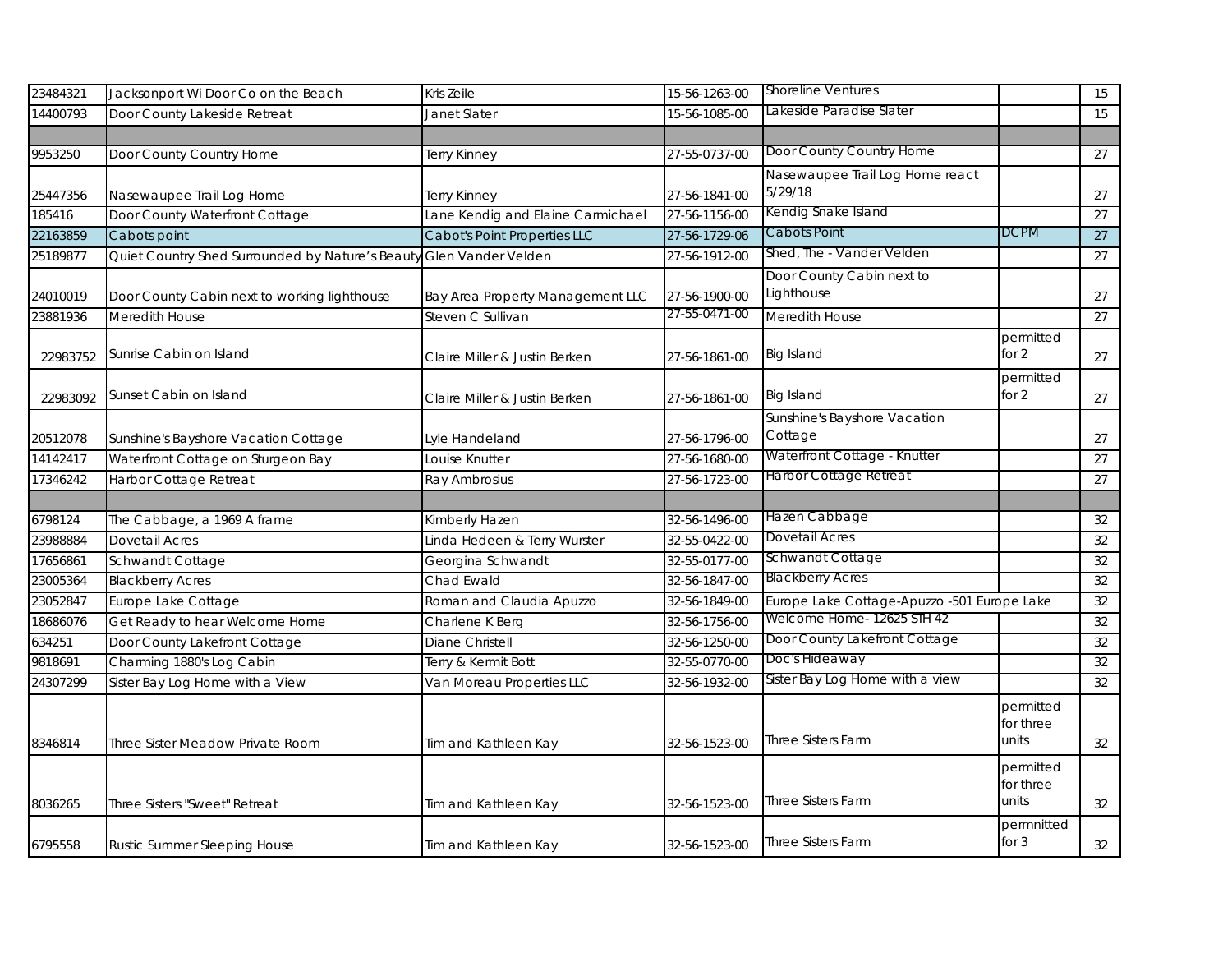| /23682161 | Lakeview Lodge                               | Lee Hildebrand - Lakeview Lodge LLC    | 32-56-1804-06 | Lakeview Lodge                    | <b>DCPM</b>                 | 32              |
|-----------|----------------------------------------------|----------------------------------------|---------------|-----------------------------------|-----------------------------|-----------------|
| 22163924  | Krause Cottage                               | Douglas & Ellen Krause                 | 32-56-1466-06 | Krause Cottage                    | <b>DCPM</b>                 | 32 <sup>2</sup> |
| 22163958  | Le Jardin                                    | Marianne Roppuld                       | 32-56-1705-06 | Le Jardin                         | <b>DCPM</b>                 | 32              |
| 22339050  | Shadow Lawn                                  | <b>John Peterson</b>                   | 32-56-0190-06 | Shadown Lawn                      | DCPM                        | 32              |
| 22164049  | <b>Windmill Place</b>                        | Michael & Vicki Bowers                 | 32-56-1134-06 | Windmill - 10104 Town Line Dr     | <b>DCPM</b>                 | 32              |
| 22164032  | <b>Tree Brook</b>                            | John Schaumburg/Ann Krueger            | 32-56-1513-06 | Tree Brook                        | DCPM                        | 32              |
| 22337471  | Cappy Cottage                                | <b>Hakes Family Trust</b>              | 32-56-1132-06 | Cappy Cottage                     | <b>DCPM</b>                 | 32              |
| 22163913  | Hoffman's Up North                           | Hoffman's Up North LLC - Matthel Hoffm | 32-56-1463-06 | Hoffman's Up North                | <b>DCPM</b>                 | 32              |
| 22163909  | Hideaway                                     | <b>Gregory Herman</b>                  | 32-53-0955-06 | Hideaway, The Herman              | DCPM                        | 32              |
| 22163823  | Cedar Dell Chalet                            | <b>Vicky Kalscheur</b>                 | 32-56-1203-06 | Cedar Dell Chalet                 | DCPM                        | 32              |
| 2216387   | <b>Garret Bay Bluff</b>                      | <b>William Berry</b>                   | 32-56-1641-06 | Garret Bay Bluff                  | DCPM                        | 32              |
| 22163998  | <b>Rustic Cottage</b>                        | Sandra Berg                            | 32-56-1387-06 | <b>Rustic Cottage</b>             | DCPM                        | $\overline{32}$ |
| 22163990  | Porcupine Shores                             | Brian Bartell - Kim Winburn            | 32-56-1603-06 | Porcupine Shores                  | <b>DCPM</b>                 | 32              |
| 22163815  | <b>Aunt Sallys</b>                           | William Bell                           | 32-56-1238-06 | <b>Aunt Sallys</b>                | <b>DCPM</b>                 | $32\,$          |
| 22163856  | <b>Brenner Tower</b>                         | <b>Brenner Tower LLC</b>               | 32-56-1227-06 | <b>Brenner Tower</b>              | <b>DCPM</b>                 | 32              |
| 22163835  | East Haven                                   | <b>Barnara Moline</b>                  | 32-56-1592-06 | East Haven                        | DCPM                        | 32              |
| 22164029  | <b>The Nest</b>                              | Paul O'Keefe                           | 32-56-1514-06 | Nest, The                         | DCPM                        | 32              |
| 22163817  | A Pearl                                      | Jeffrey & Alliscon Ockwood             | 32-56-1409-06 | A Pearl                           | DCPM                        | 32              |
| 22163849  | <b>Beechers Cabin</b>                        | Susan Szabo & Mark Beecher             | 32-56-1571-06 | <b>Beechers Cabin</b>             | DCPM                        | 32              |
| 22163853  | <b>Bells' Cottage</b>                        | Matt & Ryan Bell                       | 32-56-1131-06 | <b>Bells Cottage</b>              | DCPM                        | 32              |
| 22163843  | Arnie's Sanctuary                            | <b>James Arneson</b>                   | 32-56-1352-06 | <b>Arnie's Sanctuary</b>          | DCPM                        | 32              |
| 22164028  | The Point                                    | <b>Heather Erickson</b>                | 32-56-1292-06 | Point, The                        | DCPM                        | $\overline{32}$ |
| 23682161  | Lakeview Lodge                               | Lee Hildebrand - Lakeview Lodge LLC    | 32-56-1804-06 | Lakeview Lodge                    | <b>DCPM</b>                 | 32              |
| 24741359  | Eagle Sands Beach Lodge                      | Matthew P Shumway                      | 32-56-1870-06 | Vandelay Shore                    | <b>DCPM</b>                 | 32 <sup>2</sup> |
| 24741358  | Sand Bay Beach Cabin                         | Tim & Tanya Wismar                     | 32-56-1880-06 | Sand Bay Beach Cabin LLC - Wismar | <b>DCPM</b>                 | 32              |
|           | Cozy/Comfy space for you to enjoy! Must love |                                        |               |                                   |                             |                 |
| 23372410  | dogs!                                        | <b>TWO RAYS LLC</b>                    | 32-56-1857-00 | Isle View Home - Moss             |                             | 32              |
| 21026430  | Cottage Hideaway                             | Mary Jahnke                            | 32-55-0710-00 | Cottage Hideaway                  |                             | 32              |
| 20802710  | Garrett Bay Getaway                          | Kenneth Hays & Sally Wheelock          | 32-56-1802-00 | Garret Bay Getaway                |                             | 32              |
| 19476764  | North Woods Cottage                          | <b>Robert Grant</b>                    | 32-56-1749-00 | Northwoods Cottage                |                             | 32              |
|           |                                              |                                        |               |                                   | permitted                   |                 |
| 896560    | Terra Cottages Gills Rock 3                  | Deborah "Sophie" Taubert Gehan         | 32-55-0124-00 | Terra Cottages                    | for five units              | 32              |
| 1036370   | <b>Eclectic Style Cottage</b>                | <b>Tim Raduenz</b>                     | 32-56-0930-00 | <b>EBDC</b> - Raduenz             |                             | 32              |
| 897991    | Terra Cottages Gills Rock, Door Co.          | Deborah "Sophie" Taubert Gehan         | 32-55-0124-00 | Terra Cottages                    | permitted<br>for five units | 32              |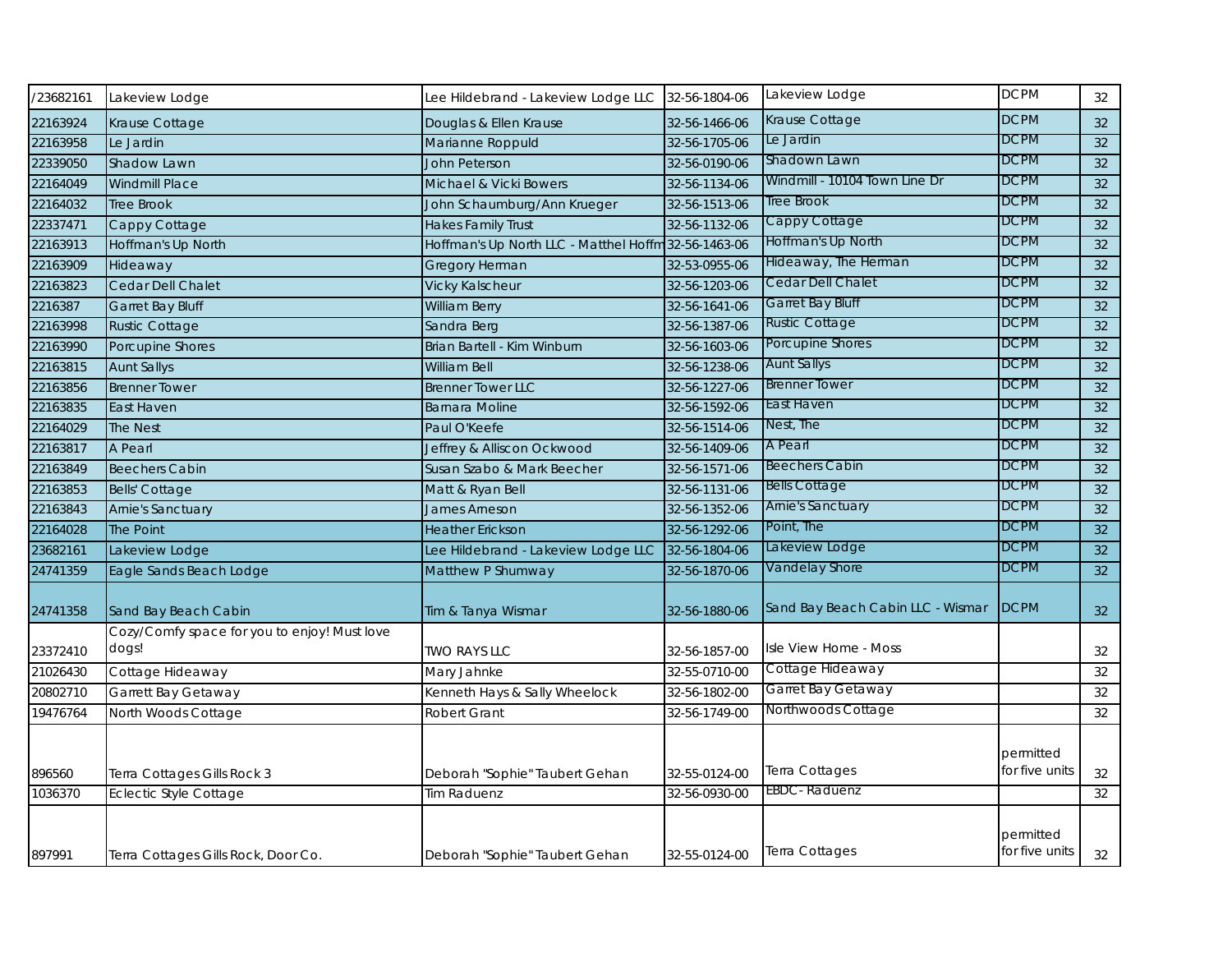|          |                                                       |                                |               |                                     | permitted                   |    |
|----------|-------------------------------------------------------|--------------------------------|---------------|-------------------------------------|-----------------------------|----|
| 2336212  | Terra Cottages #2                                     | Deborah "Sophie" Taubert Gehan | 32-55-0124-00 | Terra Cottages                      | for five units              | 32 |
| 7998854  | Sweet Door County Cabin                               | Shelly Sprinkman               | 32-56-1682-00 | Architecturally Designed Charmer    |                             | 32 |
| 3904298  | Tree Tops Delight II                                  | Eileen and George True         | 32-56-1331-00 | Tree Top Delight - True             | permitted<br>for two units  | 32 |
| 1300502  | Treetops Delight in Northern Door                     | Eileen and George True         | 32-56-1331-00 | Tree Top Delight - True             | Permitted<br>for two units  | 32 |
| 6383182  | Nor Dor Escape                                        | <b>Benjamin Piller</b>         | 32-56-1418-00 | Piller-Gill Rock                    |                             | 32 |
| 1807644  | First Floor with Forest View                          | Loren & Helen Fandrei          | 32-56-1341-00 | Granpa's House Rental Door Co WI    |                             | 32 |
| 14648663 | Terra Cottages #4                                     | Deborah "Sophie" Taubert Gehan | 32-55-0124-00 | Terra Cottages                      | permitted<br>for five units | 32 |
| 896385   | Sunny Cottage in Ellson Bay                           | Deborah "Sophie" Taubert Gehan | 32-55-0124-00 | Terra Cottages                      | permitted<br>for five units | 32 |
| 23255108 | Charming Bluff Cottage abuts Waterfront &<br>Orchards | Kathleen Van Gemert            | 32-56-1908-00 | <b>Bluffside Cottage Van Gemert</b> |                             | 32 |
| 13368133 | Delightful 2 Bdrm B&B                                 | Kathleen Schmidt               | 32-54-1638-00 | Hummingbird B&B                     |                             | 32 |
| 18580024 | Dockside Condo with fabulous water view               | Donald Erno                    | 32-53-1751-00 | Dockside at Gills Rock              |                             | 32 |
|          |                                                       |                                |               |                                     |                             |    |
| 18834495 | Port Cottage at Three's Company                       | <b>Jon Hanson</b>              | 33-56-0906-00 | Little Harbor Cottages              | permitted<br>for $3$        | 33 |
| 2293900  | Elegant Farmhouse Central Location                    | Jan Mills and Russell Burie    | 33-56-1851-00 | <b>Elegant Farmhouse</b>            |                             | 33 |
| 18834309 | Starboard Cottage at Three's Company                  | Jon Hanson                     | 33-56-0906-00 | Little Harbor Cottages              | permitted<br>for $3$        | 33 |
| 18834422 | Midship at Three's Company                            | <b>Jon Hanson</b>              | 33-56-906-00  | Little Harbor Cottages              | permitted<br>for $3$        | 33 |
| 3047435  | Cottage on Lake in State Park                         | Barb & Gil Hoffman             | 33-56-1429-00 | Cottage on Lake                     |                             | 33 |
| 22164006 | Serenity in the Woods                                 | Jeffrey and Lana Pray          | 33-56-1691-06 | Serenity in the Woods               | <b>DCPM</b>                 | 33 |
| 22163960 | Linger Longer                                         | <b>Michael Dix</b>             | 33-56-1408-06 | Linger Longer                       | <b>DCPM</b>                 | 33 |
| 22163954 | Lakeside Haven                                        | Kathy Richmond                 | 33-56-1240-06 | Lakeside Haven                      | <b>DCPM</b>                 | 33 |
| 22164023 | <b>Green House</b>                                    | A&J Properties, LLC            | 33-56-1493-06 | <b>Green House</b>                  | <b>DCPM</b>                 | 33 |
| 24393548 | Jorns Harbor Retreat                                  | Donna & HarveyJorns Jr         | 33-56-0333-00 | Jorns Harbor Retreat                |                             | 33 |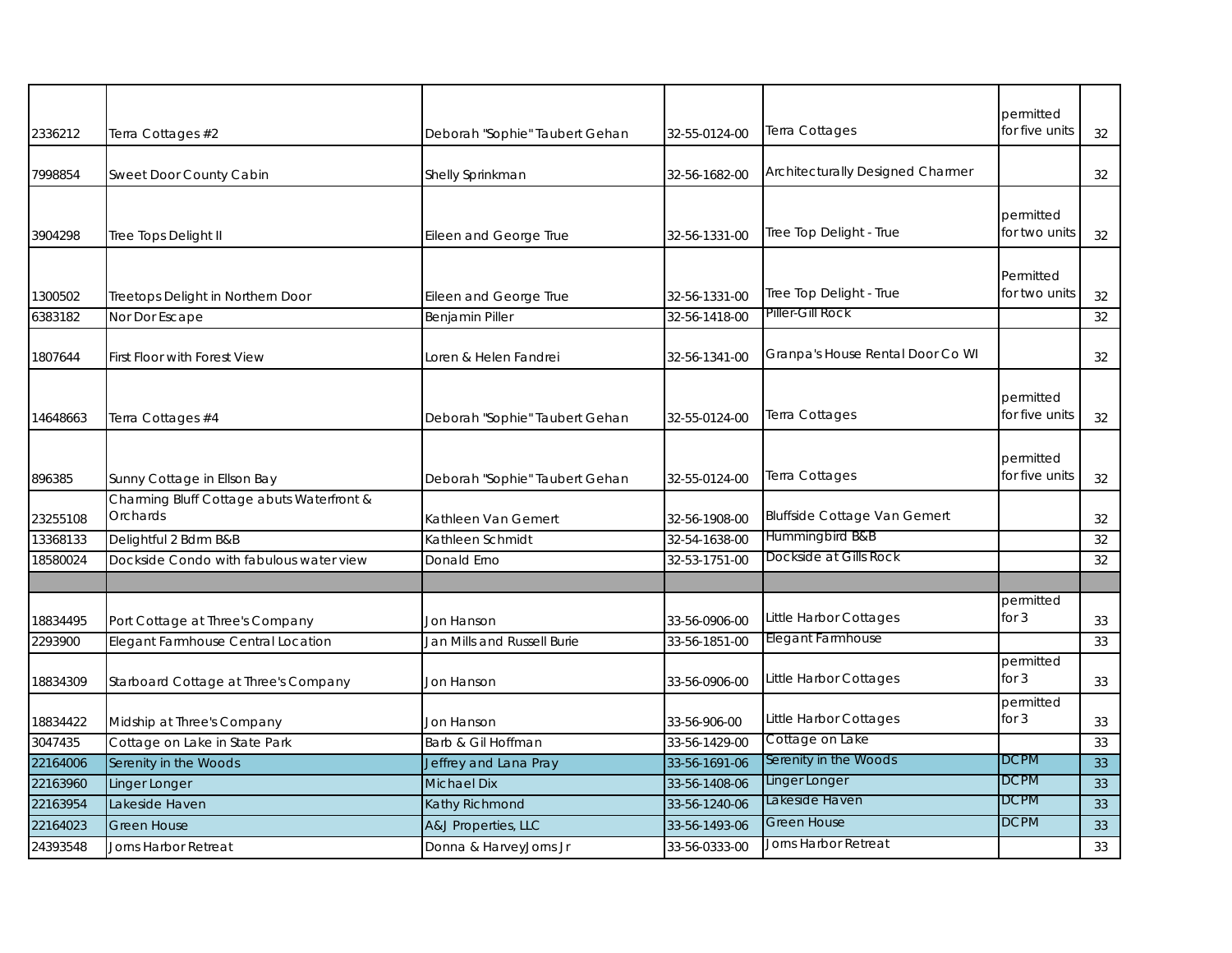| 23546503 | Birmingham's Barn by the Bay                       | Birmingham's of Sturgeon Bay           | 33-55-0163-00  | <b>Birminghams Cottages</b>              |                    | 33              |
|----------|----------------------------------------------------|----------------------------------------|----------------|------------------------------------------|--------------------|-----------------|
| 19767552 | <b>Stunning Door County Sunsets</b>                | Beth Ann Resch                         | 33-56-1792-00  | Stunning Door County Sunsets - Resch     |                    | 33              |
| 12323917 | Woodsy Retreat on Lake Michigan                    | Joan Shiels                            | 33-56-1627-00  | Woodsy Retreat on Lake Michigan          |                    | 33              |
| 4860774  | Huge House on Glidden Drive                        | Mary & Ray Spangler                    | 33-56-0400-00  | Mary's Beach House                       |                    | 33              |
| 13328872 | Door County Dream House                            | Fred Suchy                             | 33-56-0695-00  | Door County Dream Home                   |                    | 33              |
| 23582450 | Door County Beach Retreat                          | <b>Bill Thorton</b>                    | 33-55-0726-00  | Door County Beach Retreat                |                    | 33              |
| 14511904 | Private country living in a scenic ranch home      | Connie Rockwell                        | 33-55-0700-00  | Dogg House Cottages                      | permitted<br>for 2 | 33              |
| 15048452 | Door County Escape!                                | Ann Johnson                            | 33-56-1660-00  | Clark Lake Cottage - Johnson             |                    | 33              |
| 15645178 | Dogg House Cottage - Door County                   | Connie Rockwell                        | 33-55-0700-00  | Dogg House Cottages                      | permitted<br>for 2 | 33              |
| 23543488 | Sister Bay Eclectic Cottage                        | Tim Raduenz                            | 34-56-1859-00  | SBDC                                     |                    | 34              |
| 20981273 | Sister Bay Cottage                                 | Karen Berndt                           | 34-56-1788-00  | Sister Bay Cottage                       |                    | 34              |
| 22163906 | <b>Hidden Gem</b>                                  | Julie & Nathan Slovin                  | 34-56-0495-06  | Hidden Gem on Trillium                   | <b>DCPM</b>        | 34              |
| 22164033 | <b>Trillium Lane</b>                               | Dennis & Maribeth Dorn                 | 34-56-1702-06  | Trillium Retreat                         | <b>DCPM</b>        | 34              |
| 22163993 | Port New                                           | Andrew Bookmeier                       | 34-56-0075-06  | Port New                                 | <b>DCPM</b>        | 34              |
| 22164040 | Wall to Wall Retreat                               | Jack and Teresa Wall                   | 34-56-1335-016 | Wall to Wall Retreat                     | <b>DCPM</b>        | 34              |
| 22339043 | King's Landing                                     | <b>Wiswell Property Group</b>          | 34-56-1602-06  | Kings Landing                            | <b>DCPM</b>        | 34              |
| 22163827 | Copper Moon                                        | <b>Donald Denny</b>                    | 34-55-0761-06  | Copper Moon Cottage                      | <b>DCPM</b>        | $\overline{34}$ |
| 23698884 | Another Thyme                                      | <b>David Peterson</b>                  | 34-56-1805-06  | Anpther Thyme                            | <b>DCPM</b>        | 34              |
| 24200272 | Cotter Cottage                                     | <b>Brandon Cotter</b>                  | 34-56-1885-00  | Cotter Cottage                           |                    | 34              |
| 12672427 | Beach view waterfront park access!                 | Dawn and Walter Nawrot                 | 34-56-1620-00  | Parkview Drive - Nawrot                  |                    | 34              |
| 19227870 | Cute and Cozy Steps from Downtown                  | Audrey and Craig Schmidt               | 34-56-1769-00  | Cute and Cozy Sister Bay - Schmidt       |                    | 34              |
| 16332969 | Family Friendly Retreat in the Heart of Sister Bay | Pamela Schmitz/ CPS Holdings LLC       | 34-56-1695-00  | Sister Bay Chalet                        |                    | 34              |
|          |                                                    |                                        |                |                                          |                    |                 |
| 24718344 | Door County Home for your Family Retreats          | Aaron Carmody                          | 35-56-1928-00  | Sturgeon Bay Countryside Studio          |                    | 35              |
| 16392503 | Lily Pad Cottage                                   | Alisa Landman                          | 35-56-1808-00  | Lily Pad Cottage                         |                    | 35              |
| 14487990 | Close to Everything in Sturgeon Bay                | Ann Kifer                              | 35-56-1673-00  | Neenah Street Holdings                   |                    | 35              |
| 13001169 | Gem Down the Lane                                  | Carrie Rollins/ Estate of Jane Meacham | 35-56-1667-00  | Gem Down the Lane                        |                    | 35              |
| 18683132 | Perfectly Downtown                                 | Carter Holdings LLC                    | 35-56-1746-00  | Perfectly Downtown and Delaware Dr       | permitted<br>for 2 | 35              |
| 19762075 | Delaware Dream                                     | Carter Holdings LLC                    | 35-56-1746-00  | Perfectly Downtown and Delaware Dr for 2 | permitted          | 35              |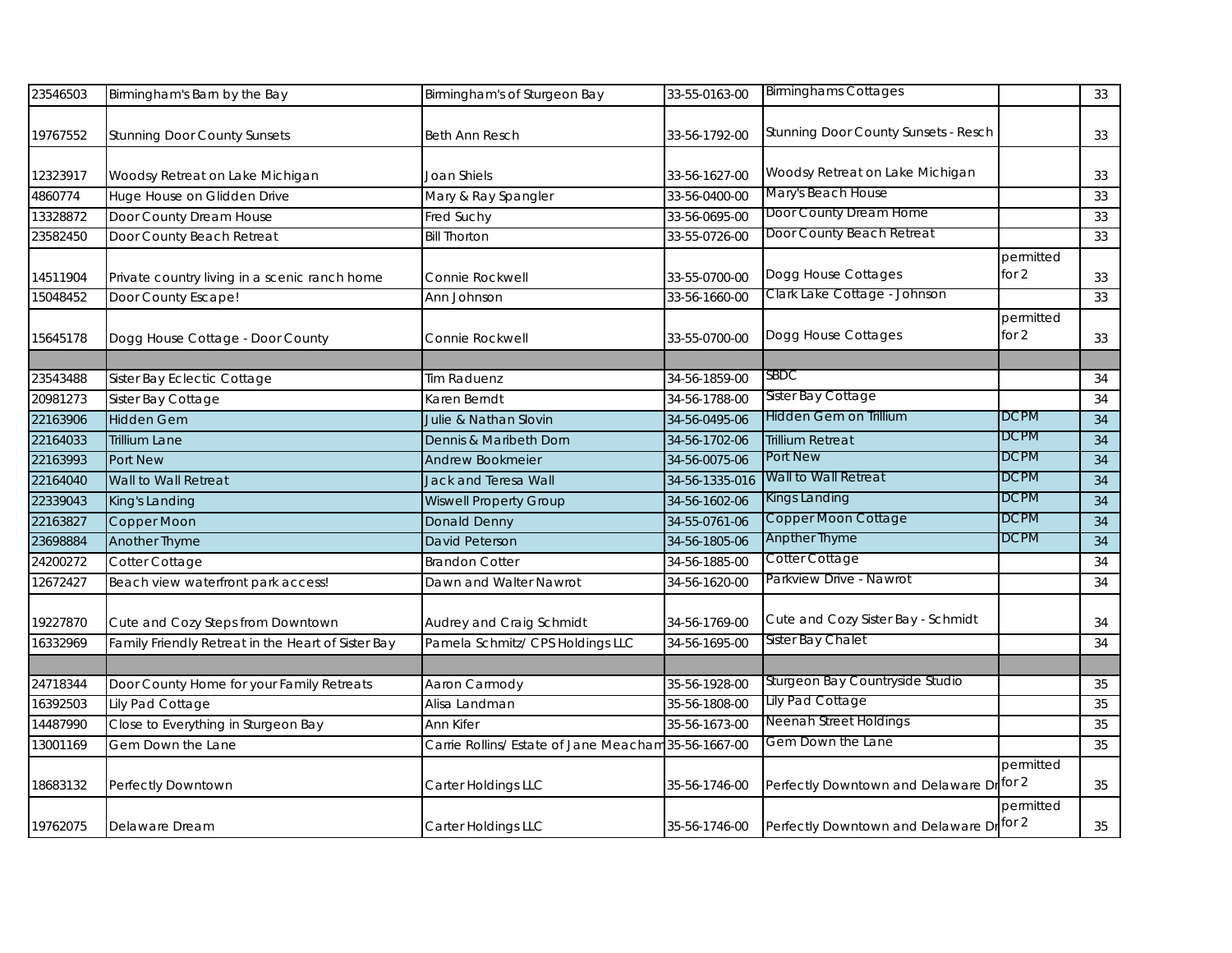| 3280736  | Door County Waterfront Cottage                        | CenterPointe Yacht Services | 35-56-0911-00 | CenterPointe Marina | permitted<br>for three<br>units                               | 35 |
|----------|-------------------------------------------------------|-----------------------------|---------------|---------------------|---------------------------------------------------------------|----|
| 13749828 | Door County Waterfront Cottage                        | CenterPointe Yacht Services | 35-56-0911-00 | CenterPointe Marina | permitted<br>for three<br>units                               | 35 |
| 24629975 | NEW!Waterfront Sturgeon Bay Home w/Deck & Fire<br>Pit | Cheryl Link                 | 35-56-1875-00 | On Bay Thyme        |                                                               | 35 |
| 22027336 | Dancing Dragonfly Airbnb                              | David Hayes                 | 35-54-1427-00 |                     |                                                               | 35 |
| 10732512 | Private BR/BA, FRPLCE, Historic B&B                   | <b>Dennis Statz</b>         | 35-52-0856-00 | White Lace Inn      | permitted<br>for eighteen<br>six units<br>listed on<br>Airbnb | 35 |
| 10704789 | Private BR/BA, WHRPL, Historic B&b                    | <b>Dennis Statz</b>         | 35-52-0856-00 | White Lace Inn      | permitted<br>for eighteen<br>six units<br>listed on<br>Airbnb | 35 |
| 10569102 | Private BR/BA, FRPLCE, Historic B&B                   | <b>Dennis Statz</b>         | 35-52-0856-00 | White Lace Inn      | permitted<br>for eighteen<br>six units<br>listed on<br>Airbnb | 35 |
| 10731586 | Private BR/BA, FP & WHO, Historic B&B                 | <b>Dennis Statz</b>         | 35-52-0856-00 | White Lace Inn      | permitted<br>for eighteen<br>six units<br>listed on<br>Airbnb | 35 |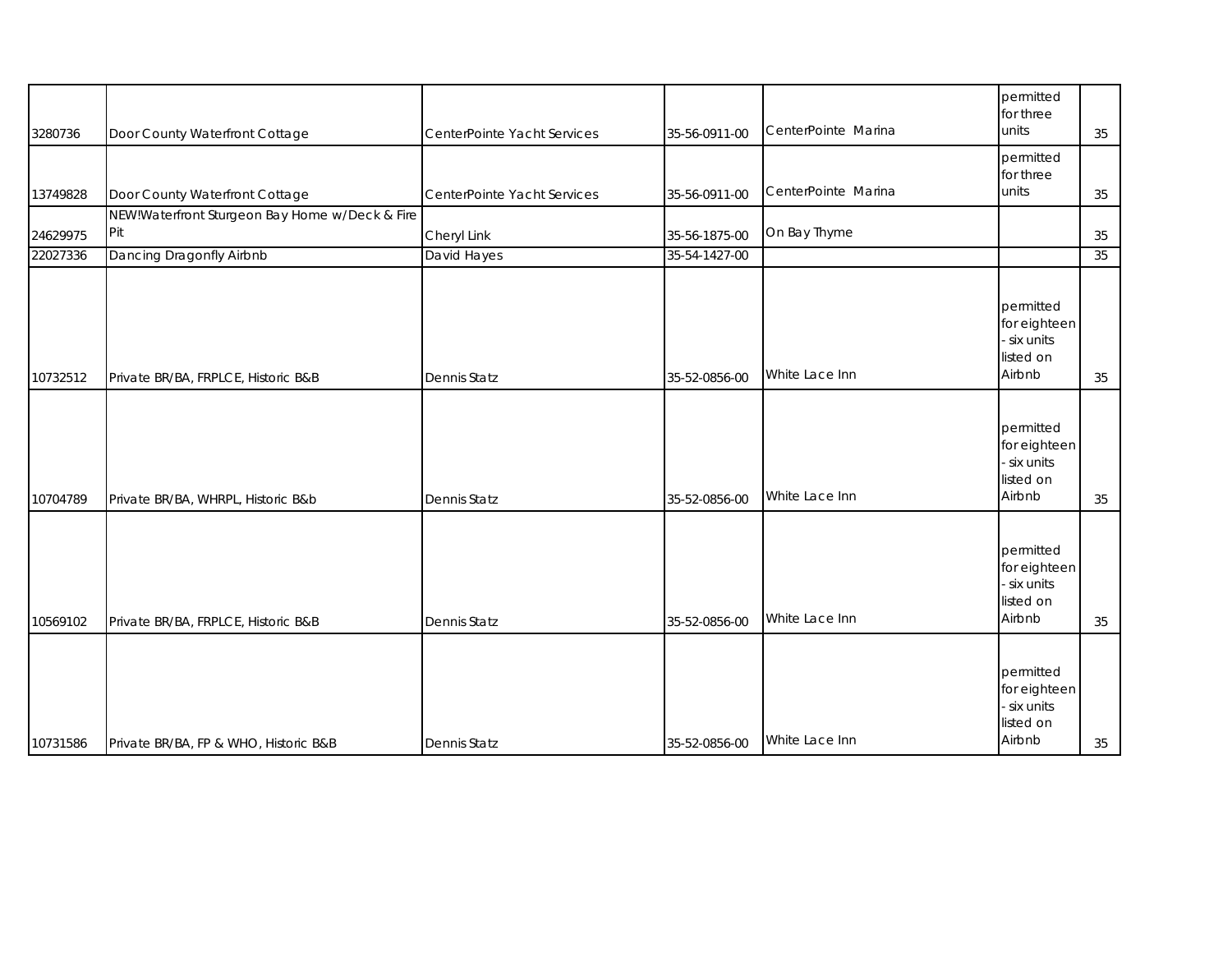| 10700860 | Private BR/BA, Whrlpl, Historic B&B                     | Dennis Statz                      | 35-52-0856-00 | White Lace Inn                           | permitted<br>for eighteen<br>six units<br>listed on<br>Airbnb   | 35 |
|----------|---------------------------------------------------------|-----------------------------------|---------------|------------------------------------------|-----------------------------------------------------------------|----|
| 10730935 | Private BR/BA, FP & WHP, Historic B&B                   | Dennis Statz                      | 35-52-0856-00 | White Lace Inn                           | permitted<br>for eighteen<br>- six units<br>listed on<br>Airbnb | 35 |
| 4692800  | the Magnolia Suite                                      | Diane Allen & Mike Perski         | 35-53-1096-00 | The Magnolia                             |                                                                 | 35 |
| 19179293 | Door County Bayview                                     | Diane Rockwell                    | 35-56-1772-00 | Door County Bayview                      |                                                                 | 35 |
| 21982114 | Sturgeon Bay Waterfront Cottage                         | Eric Minten                       | 35-56-1767-00 | Door County Waterfront Cottage<br>Minten |                                                                 | 35 |
| 24261293 | Dock on the Bay Coach Home                              | Fear Investments                  | 35-56-1889-00 | Dock on the Baty                         |                                                                 | 35 |
| 3518762  | Downtown Sturgeon Bay, Door County                      | Hans Reumschuessel                | 35-56-1437-00 | Downtown Sturgeon Bay                    |                                                                 | 35 |
| 5974438  | Charisma 34ft Sailboat                                  | Helen & Robin Urban               | 35-59-1501-00 | Charisma Sailboat                        | deact<br>perrmit                                                | 35 |
| 25319787 | <b>R&amp;H Bayshore Estate</b>                          | Helen & Robin Urban               |               |                                          |                                                                 | 35 |
| 24476710 | queen-bed private room at the Holiday Music<br>Motel    | Holiday Motel Management LLC      | 35-50-0964-00 | Holiday Music Hotel                      | permitted<br>for 18                                             | 35 |
| 24498867 | 2 beds in private room at Holiday Music Motel           | Holiday Motel Management LLC      | 35-50-0964-00 | Holiday Music Hotel                      | permitted<br>for 18                                             | 35 |
| 9271311  | Chalet on the Shore                                     | Jennifer Jorns & Brian Frisque    | 35-56-1663-00 | Chalet by the Shore                      |                                                                 | 35 |
| 21642288 | Overlooking Third Ave                                   | Joe Baw and Rob Paul              | 35-53-1816-00 | <b>Overlooking Third Aveqq</b>           |                                                                 | 35 |
| 19824536 | Chalet by the Bay                                       | Jonathan Salit                    | 35-56-1807-00 | Chalet by the Bay - Salit                |                                                                 | 35 |
| 1095333  | A City Cottage in the Heart of Town                     | Kelly Avenson & Elliot Goettelman | 35-56-1651-00 | City Cottage, The                        |                                                                 | 35 |
| 17380652 | Sawyer View Villa                                       | Ken Glasheen                      | 35-56-1726-00 | Sawyer View Village                      |                                                                 | 35 |
| 156786   | Waterfront Home Downtown Sturgeon Bay, Door CoLee Adams |                                   | 35-56-1555-00 | Adams - Cozy Cottage on Memorial         |                                                                 | 35 |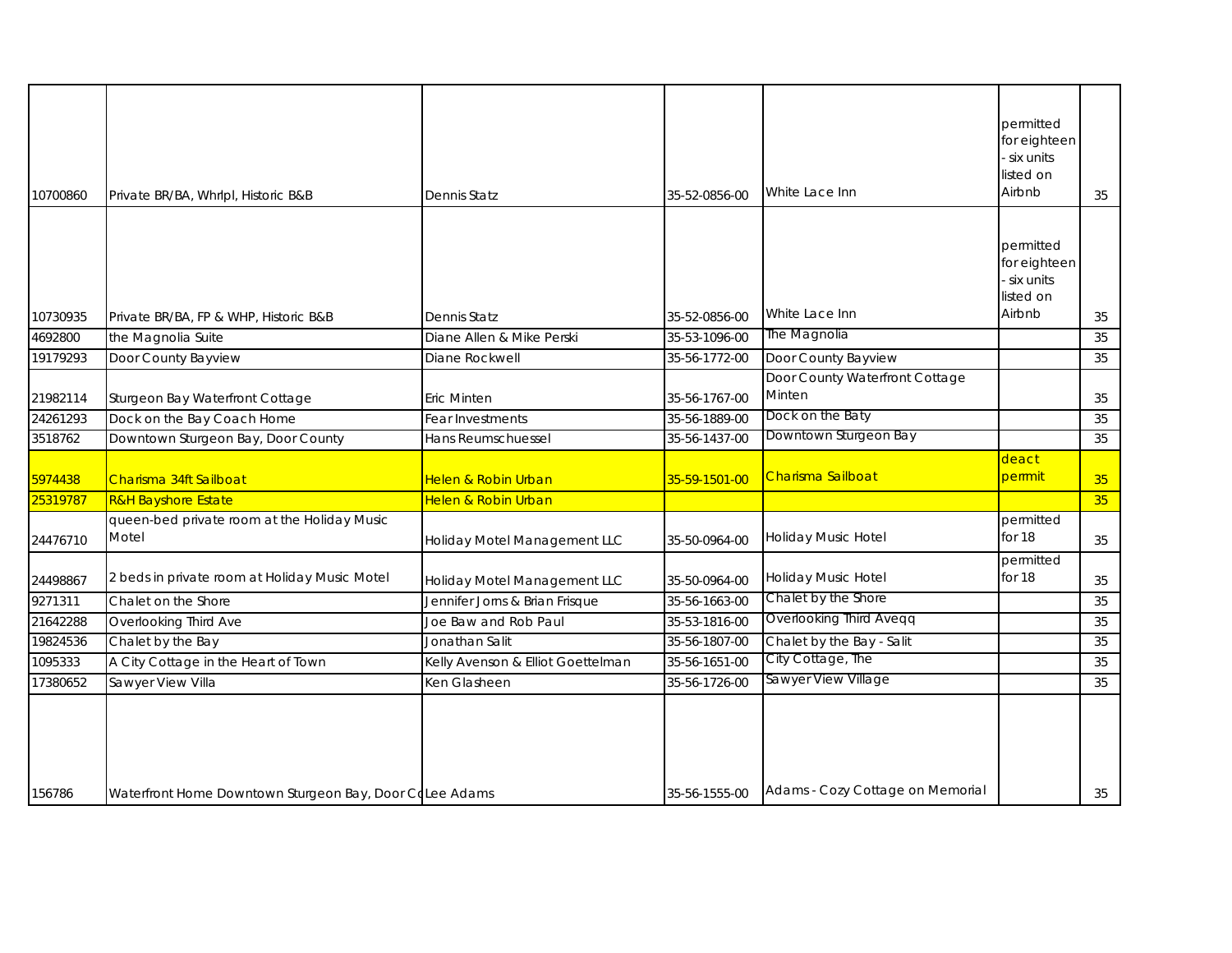| 23343621 | Veronica Joyce                                                    | Lola DeVillers and Stuart Champeau   | 35-56-1877-00 | Veronica Joice                     |                            | 35 |
|----------|-------------------------------------------------------------------|--------------------------------------|---------------|------------------------------------|----------------------------|----|
|          |                                                                   |                                      |               |                                    |                            |    |
|          |                                                                   |                                      |               |                                    |                            |    |
|          |                                                                   |                                      |               |                                    |                            |    |
|          |                                                                   |                                      |               |                                    |                            |    |
| 8129738  | Sturgeon Bay Doll House                                           | Patrice Sebastian                    | 35-56-1565-00 | Sturgeon Bay Doll House            |                            | 35 |
| 18346670 | Manor on Main                                                     | Paul Larson                          | 35-56-1777-00 | Main Manor - Larson                |                            | 35 |
| 13257277 | Door County Easy Living                                           | <b>Rich Miller</b>                   | 35-56-1654-00 | Door County Easy Living - Miller   |                            | 35 |
|          |                                                                   |                                      |               |                                    |                            |    |
|          |                                                                   |                                      |               |                                    | Permitted                  |    |
| 3324489  | Downtown Sturgeon Bay, Arbor                                      | RME Holdings - Robert Esposito       | 35-53-1452-00 | Arbor and Postcard - RME Holdings  | for two units              | 35 |
|          |                                                                   |                                      |               |                                    |                            |    |
| 3190446  | Downtown Sturgeon Bay - Postcard                                  | RME Holdings - Robert Esposito       | 35-53-1452-00 | Arbor and Postcard - RME Holdings  | Permitted<br>for two units | 35 |
|          |                                                                   |                                      |               |                                    | permitted                  |    |
| 19180482 | The Coach House                                                   | Robert & Teresa Esposito             | 35-53-1628-00 |                                    | for $3$                    | 35 |
|          |                                                                   |                                      |               |                                    | permitted                  |    |
| 12792862 | Downtown Sturgeon Bay CornerSuite                                 | Robert & Teresa Esposito             | 35-53-1628-00 | Villa and Corner Suite             | for 3                      | 35 |
|          |                                                                   |                                      |               |                                    | permitted                  |    |
| 12793691 | Downtown Sturgeon Bay Villa Suite                                 | Robert & Teresa Esposito             | 35-53-1628-00 | Villa and Corner Suite             | for $3$                    | 35 |
| 23915694 | <b>Boat Bungalow</b>                                              | Sam Parent                           | 35-59-1907-00 | Gypsy Soul - Boat bungalow         |                            | 35 |
| 18359397 | <b>Barbara's Guest House</b>                                      | Stephen Day                          | 35-56-1727-00 | <b>Barbara's Guest House</b>       |                            | 35 |
|          |                                                                   |                                      |               |                                    | permitted                  |    |
| 17586605 | The Diplomat Bed and Breakfast/Chancery suite                     | Tami Dal Santo                       | 35-54-1544-00 | Diplomat Bed and Breakfast         | for six units              | 35 |
| 9506189  | Diplomat Bed and Breakfast/Treaty Suite                           | Tami Dal Santo                       | 35-54-1544-00 | Diplomat Bed and Breakfast         | for six units              | 35 |
| 18655796 | Petite Maison Bleu                                                | <b>Terry Cummings</b>                | 35-56-1755-00 | Petite Maison Bleu                 |                            | 35 |
| 24470520 | Fantastic 2 Bedroom Apartment Luxurious and Mod The Bay Lofts IIc |                                      | 35-53-1899-00 | The Bay Lofts                      | permitted<br>for 2         | 35 |
|          | Modern and Luxurious 1 Bedroom Apartment                          |                                      |               |                                    | permitted                  |    |
| 24375314 | Downtown                                                          | The Bay Lofts IIc                    | 35-53-1899-00 | The Bay Lofts                      | for 2                      | 35 |
|          |                                                                   | The Yacht Harbor, LLC & Sturgeon Bay |               |                                    | permitted                  |    |
| 24076184 | Bay Breeze - the Floating Cottage                                 | Marinas.com                          | 35-59-1676-02 | Door County Houseboat Rentals, LLC | for $4$                    | 35 |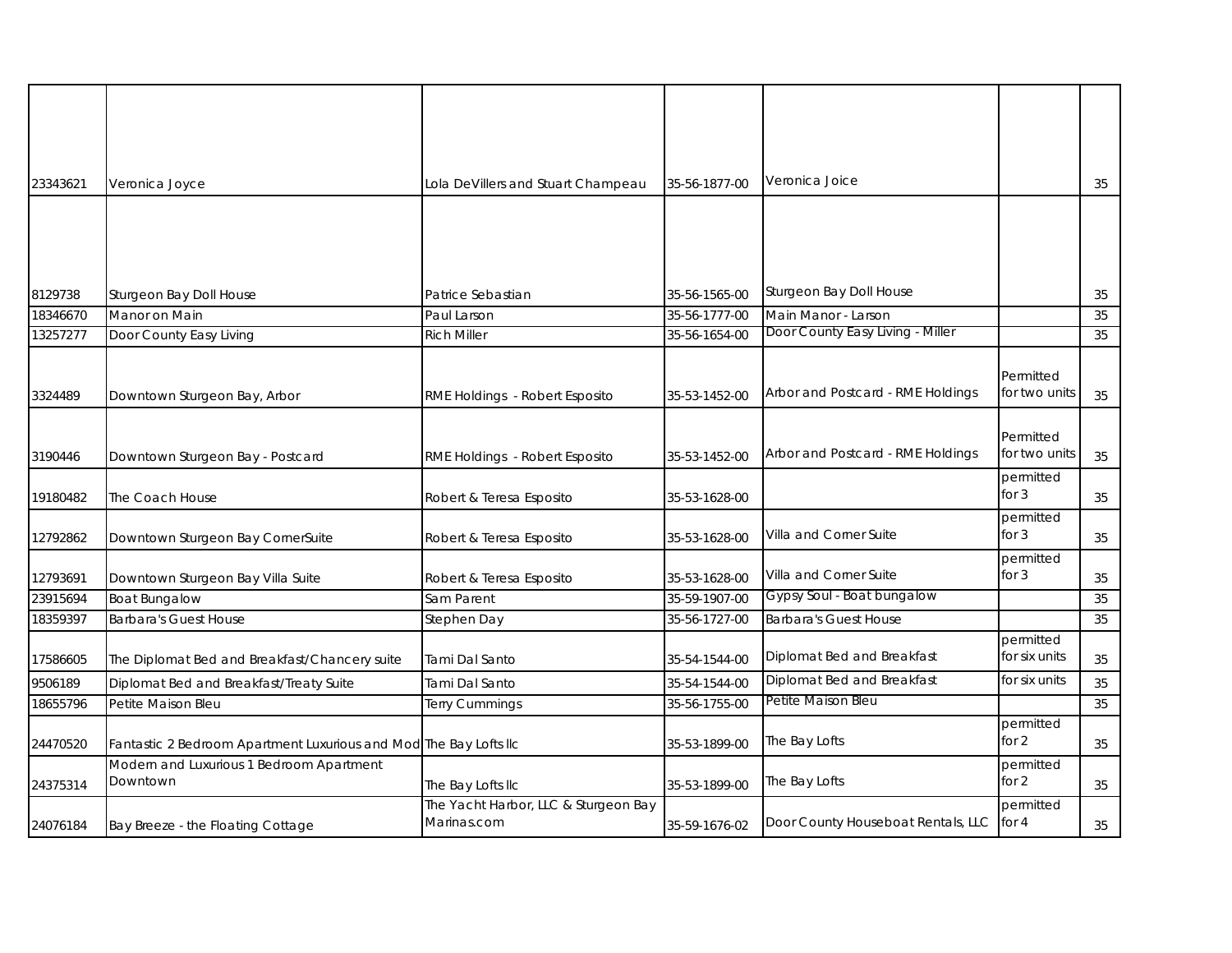| 24077834 | Pier Relaxn' - the Floating Cottage                              | The Yacht Harbor, LLC & Sturgeon Bay<br>Marinas.com | 35-59-1676-01 | Door County Houseboat Rentals, LLC          | permitted<br>for $4$ | 35 |
|----------|------------------------------------------------------------------|-----------------------------------------------------|---------------|---------------------------------------------|----------------------|----|
| 18035205 | The Mary I                                                       | The Yacht Harbor, LLC & Sturgeon Bay<br>Marinas.com | 35-59-1676-00 | Door County Houseboat Rentals, LLC          | permitted<br>for 4   | 35 |
| 18913824 | Desiree the houseboat                                            | The Yacht Harbor, LLC & Sturgeon Bay<br>Marinas.com | 35-59-1676-00 | Door County Houseboat Rentals, LLC          | permitted<br>for $4$ | 35 |
| 23698225 | Boat House on the Bay                                            | William Anderson                                    | 35-56-1629-06 | <b>Boat House</b>                           | dcpm                 | 35 |
|          |                                                                  |                                                     |               |                                             |                      |    |
| 5585456  | On the shore of Lake Michigan                                    | Ann Emmerich                                        | 36-56-1487-00 | Emmerich - On the Shore of Lake<br>Michigan |                      | 36 |
| 20123299 | The Clerestory on Lake Michigan                                  | Christopher Mohar                                   | 36-56-1789-00 | The Clerestory on Lake Michigan             |                      | 36 |
| 18073736 | Claybanks   A Woodsy Retreat near Lake Michigan David Goettelman |                                                     | 36-56-1731-00 | Clay Banks Woodsy Retreat                   |                      | 36 |
| 22501817 | WaterFront Townhouse on Sturgeon Bay Channel<br>South Unit       | Joe Fittshur                                        | 36-56-1329-00 | Port Haven Executive Home                   |                      | 36 |
| 9091864  | porthaven North Unit                                             | Joe Fittshur                                        | 36-56-1329-00 | Port Haven Executive Home                   |                      | 36 |
| 13904531 | extra port haven listing                                         | Joe Fittshur                                        |               |                                             | dup                  |    |
| 6253565  | Lake Lane Cottages in Door County 31                             | Rob Vogel                                           | 36-56-0869-00 | Lake Lane Cottages                          | permitted<br>for $3$ | 36 |
| 11700582 | Lake Lane Cottages Camper                                        | Rob Vogel                                           | 36-56-0869-00 | Lake Lane Cottages                          | permitted<br>for 3   | 36 |
| 11699220 | Lake Lane Cottage #2                                             | Rob Vogel                                           | 36-56-0869-00 | Lake Lane Cottages                          | permitted<br>for $3$ | 36 |
| 19548982 | <b>Tolan's Cottage</b>                                           | Sally Tolan                                         | 36-56-0816-13 | <b>Tolans Cottage</b>                       |                      | 36 |
| 10283729 | <b>Historic Family Farm</b>                                      | <b>Tom Mickelson</b>                                | 36-56-1579-00 | Historic Family Farm                        |                      | 36 |
|          |                                                                  |                                                     |               |                                             |                      |    |
| 24919179 | Luxury Door County Cottage on the Bay                            | Brian Baumann & Kelly Young                         | 39-56-1920-00 | On the Point                                |                      | 39 |
| 19285613 | Beautiful Waterfront Cabin Door County                           | Donn Rozz, Robert Paul                              | 39-53-1374-00 | Rozz Little Cemetery                        |                      | 39 |
| 17300921 | Family Friendly Cabin On The Bay!                                | Goffard                                             | 39-56-1709-00 | Cabin on the Bay - Goffard                  |                      | 39 |
| 18833980 | Sunset Cliff Cottage                                             | Jon Hansen                                          | 39-56-0860-00 | Sunset Cliff Cottage                        |                      | 39 |
| 1327057  | 3 Bedroom Cottage with a Water View                              | Mark and Jill Schwarzbauer                          | 39-56-1320-00 | La Bella Casa Di Mattoni                    |                      | 39 |
| 15057147 | Door County Shore Front 2 Bdrm Cabin on 1.2 Acres Pat O'Donnell  |                                                     | 39-56-1398-00 | Cabin Sun Over Beach                        |                      | 39 |
| 21410626 | Hidden Treasure - Apartment   Door County                        | Roxanne and Brian Ahlswede                          | 39-56-1809-00 | Hidden Treasure House and Appt              | permitted<br>for $2$ | 39 |
| 20622494 | Hidden Treasure House   Door County                              | Roxanne and Brian Ahlswede                          | 39-56-1809-00 | Hidden Treasure House and Appt              | permitted<br>for $2$ | 39 |
|          |                                                                  |                                                     |               |                                             |                      |    |
| 19594834 | Waterfront Door County Cottage                                   | Lisa Soukup                                         | 42-56-1774-00 | Waterftont Cottage - Soukup                 |                      | 42 |
| 14266444 | Door County Waterfront Cottage                                   | Bur Wholesale Company - John Bur                    | 42-56-1666-00 | Waterfront Cottage - BUR                    |                      | 42 |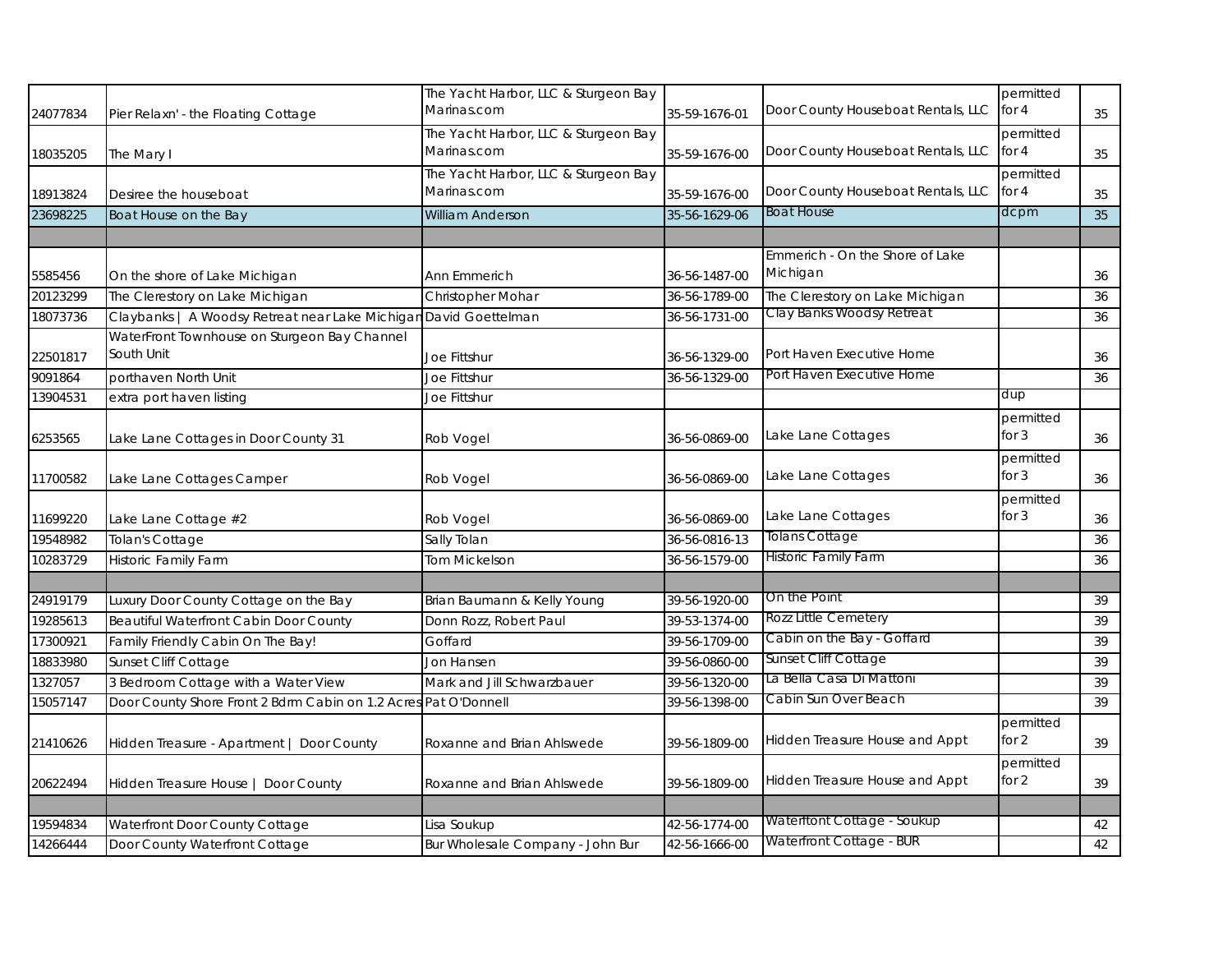| 11389754 | Charming Near Town Motel Room                                | Andrew Valentincic                                                     | 46-50-1596-00 | Viking Village                               | permitted<br>for $13$ | 46                |
|----------|--------------------------------------------------------------|------------------------------------------------------------------------|---------------|----------------------------------------------|-----------------------|-------------------|
| 8898775  | Viking Village 2 Bedroom Flat                                | Andrew Valentincic                                                     | 46-50-1596-00 | Viking Village                               | permitted<br>for $13$ | 46                |
| 14825088 | Charming one bedroom flat at Viking Village                  | <b>Andrew Valentincic</b>                                              | 46-50-1596-00 | Viking Village                               | permitted<br>for $13$ | 46                |
| 10907613 | Sunrise A Frame on the lake                                  | <b>Andrew Valentincic</b>                                              | 46-50-1596-00 | Viking Village                               | permitted<br>for $13$ | 46                |
| 15351847 | Cozy and charming studio with kitchen.                       | <b>Andrew Valentincic</b>                                              | 46-50-1596-00 | Viking Village                               | permitted<br>for $13$ | 46                |
| 24117398 | Washington Island home With history and warmth               | Carol Lemon                                                            | 46-56-1917-00 | Washington Island Historical Home -<br>Lemon |                       | 46                |
| 13156138 | Cute Affordable Cabin on Island                              | Dawn Chier                                                             | 46-55-0731-00 | Coffee Creek Cabin                           | permitted<br>for 2    | 46                |
| 13378765 | Coffee Creek Cabins "Biker Cabin" on Wash, Island Dawn Chier |                                                                        | 46-55-0731-00 | Coffee Creek Cabin                           | permitted<br>for 2    | 46                |
| 22717916 | Old Orchard Farm                                             | Deb Sheridan                                                           | 46-56-1867-00 | Old Orchard Farm                             |                       | 46                |
| 714587   | Quiet Cabin with Deck in Woods                               | Jim Beneda                                                             | 46-56-1575-00 | Quiet Cabin in the Woods - Beneda            |                       | 46                |
| 4799617  | Shoreline Log Cottage on Island                              | Kathleen Cascio                                                        | 46-56-1510-00 | Danish Log Cabin                             |                       | 46                |
| 14443055 | Bay Farm Lake Cottage                                        | Bay Farm LLC<br>Kathleen Young<br>46-56-1650-00<br>Initiatives Retreat |               |                                              |                       | 46                |
| 22534319 | Initiative's Retreat                                         | LLC INITIATIVE'S RETREAT                                               | 46-56-1846-00 |                                              |                       | 46                |
| 24807794 | <b>Cottage on Detroit Harbor</b>                             |                                                                        |               |                                              |                       | 46                |
| 25488654 | Washington Island Home in the Woods                          | Jeff and Corinn Sevcik                                                 | 46-56-1891-00 | West Harbor - Sevcik                         |                       | 46                |
| 20991844 | Menominee River Vacation Home                                | Not Door County Comes up in Door County Search                         |               |                                              | Outside DC            |                   |
| 20439805 | <b>Nuttall Vacation Stays</b>                                | Not Door County Comes up in Door County Search                         |               |                                              |                       | Outside DC        |
| 18506853 | Downtown Menominee House                                     | Not Door County Comes up in Door County Search                         |               |                                              |                       | <b>Outside DC</b> |
| 14266783 | Cottage on Cedar                                             | Not Door County Comes up in Door County Search                         |               |                                              |                       | <b>Outside DC</b> |
| 19012043 | Home Away From Home Northern Wisconsin                       | Not Door County Comes up in Door County Search                         |               |                                              |                       | Outside DC        |
| 21816968 | <b>Hogans Place</b>                                          | Not Door County Comes up in Door County Search                         |               |                                              |                       | Outside DC        |
| 21549001 | <b>Cozy Lakefront Home</b>                                   | Not Door County Comes up in Door County Search                         |               |                                              |                       | Outside DC        |
| 14648642 | <b>Upper Peninsula MI Retreat</b>                            | Not Door County Comes up in Door County Search                         |               |                                              |                       | <b>Outside DC</b> |
| 443694   | Lundgren Tree Farm                                           | Not Door County Comes up in Door County Search                         |               |                                              |                       | <b>Outside DC</b> |
| 20411213 | <b>Paradise View</b>                                         | Not Door County Comes up in Door County Search                         |               |                                              |                       | <b>Outside DC</b> |